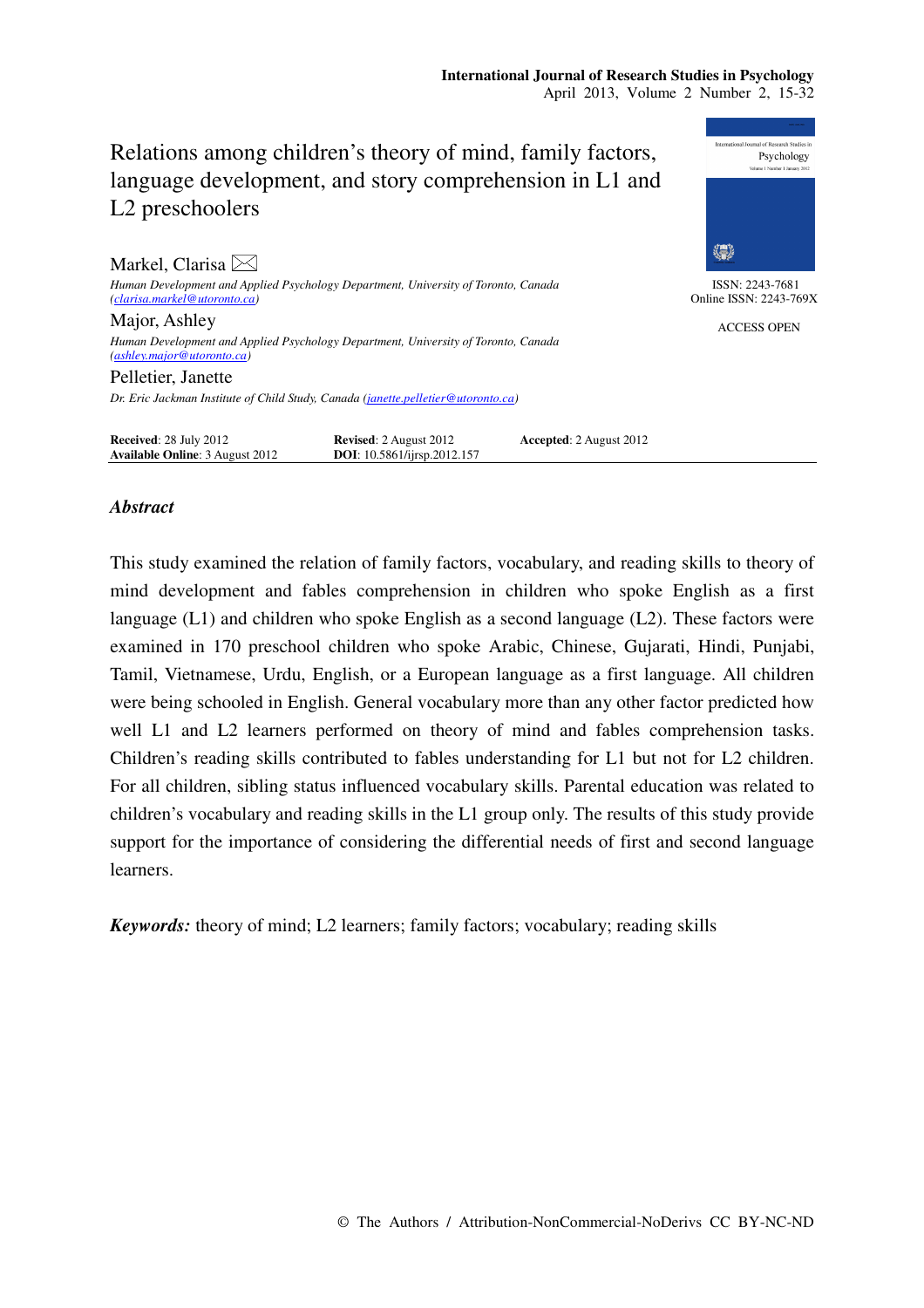# **Relations among children's theory of mind, family factors, language development, and story comprehension in L1 and L2 preschoolers**

#### **1. Introduction**

Children's cognitive abilities undergo significant changes during the preschool years, especially in terms of theory of mind, language, and reading development. It is well-established that during the preschool years most typically developing children acquire a theory of mind. That is, they are able to understand a person's actions in terms of that person's desires, thoughts, and beliefs (which may be true or false) (for a review, see Astington, 1993; Mitchell, 1997; Wellman, Cross & Watson, 2001). Much of the work in this area has been concerned with normative development and group means, focusing on the age at which children develop this "theory of mind" and the conditions under which it emerges. There has been surprisingly little study on how this understanding of the mind manifests in children who are learning English as a second language. Currently, many children in North America begin school speaking a language other than English, which is typically the language of schooling. Furthermore, recent immigrants to North America arrive with diverse educational and occupational experiences, and often accept employment that is beneath their education and training. It may not be the case that children learning English are from homes with low parental educational levels; yet these children are still challenged by being schooled in an unfamiliar language (Pelletier, 2006). Thus, a better understanding of the interplay among family factors, language abilities, early reading skills, and theory of mind development in this population is deemed important.

Theory of mind is claimed to develop universally among humans across cultures (Liu, Wellman, Tardif, & Sabbagh, 2008). The most widely used measures of theory of mind development are false belief tasks. A standard false belief task involves an unseen change of location (Wimmer & Perner, 1983). As an example, in a task acted out with small figures, a child sees Sam put his shoes in the closet and then leave. While Sam is outside, his mother moves his shoes from the closet to the laundry room to be cleaned. Sam returns and the child is asked, "Where does Sam think his shoes are?" or "Where will Sam look for his shoes?" Children move from responding to these types of questions according to reality (that he will look in the laundry room) to responding according to false belief understanding (that he will look in the closet). This developmental pattern is consistent across numerous task modifications, suggesting that false belief tasks are an accurate measure of theory of mind development (Wellman, Cross, & Watson, 2001).

Whether false belief understanding shows a similar trajectory in children who are learning English as a second language and whose parents emigrated from a non-Western country remains unknown. Only a few studies have examined theory of mind development across cultures (e.g., Callaghan et al., 2005; Liu, Wellman, Tardif, & Sabbagh, 2008; Vinden, 1999; Wellman et al., 2001) and they reached inconsistent conclusions about its development and timing. For example, Callaghan et al. (2005) examined children's theory of mind development across five countries and concluded that there was a universal trajectory and a synchronous timing for its onset, which occurs between 3 to 5 years of age.

Wellman and colleagues' (2001) meta-analysis demonstrated that children's false belief task performance increases with age, supporting the initial claims of significant theory of mind development during the preschool years. They also reported that children from seven different countries exhibited the same trajectory in theory of mind development, but with a different onset across cultures. Liu and colleagues' cross-cultural meta-analysis (2008) comparing children from mainland China and Hong Kong to children from the United States and Canada provided additional support that theory of mind does indeed develop early and universally. Consistent with Wellman et al. (2001), their findings also indicated that theory of mind development appears to follow a different timing across cultures and languages. Researchers explained the observed time-related differences as the product of multiple sociocultural and linguistic factors that converge to shape theory of mind development. However,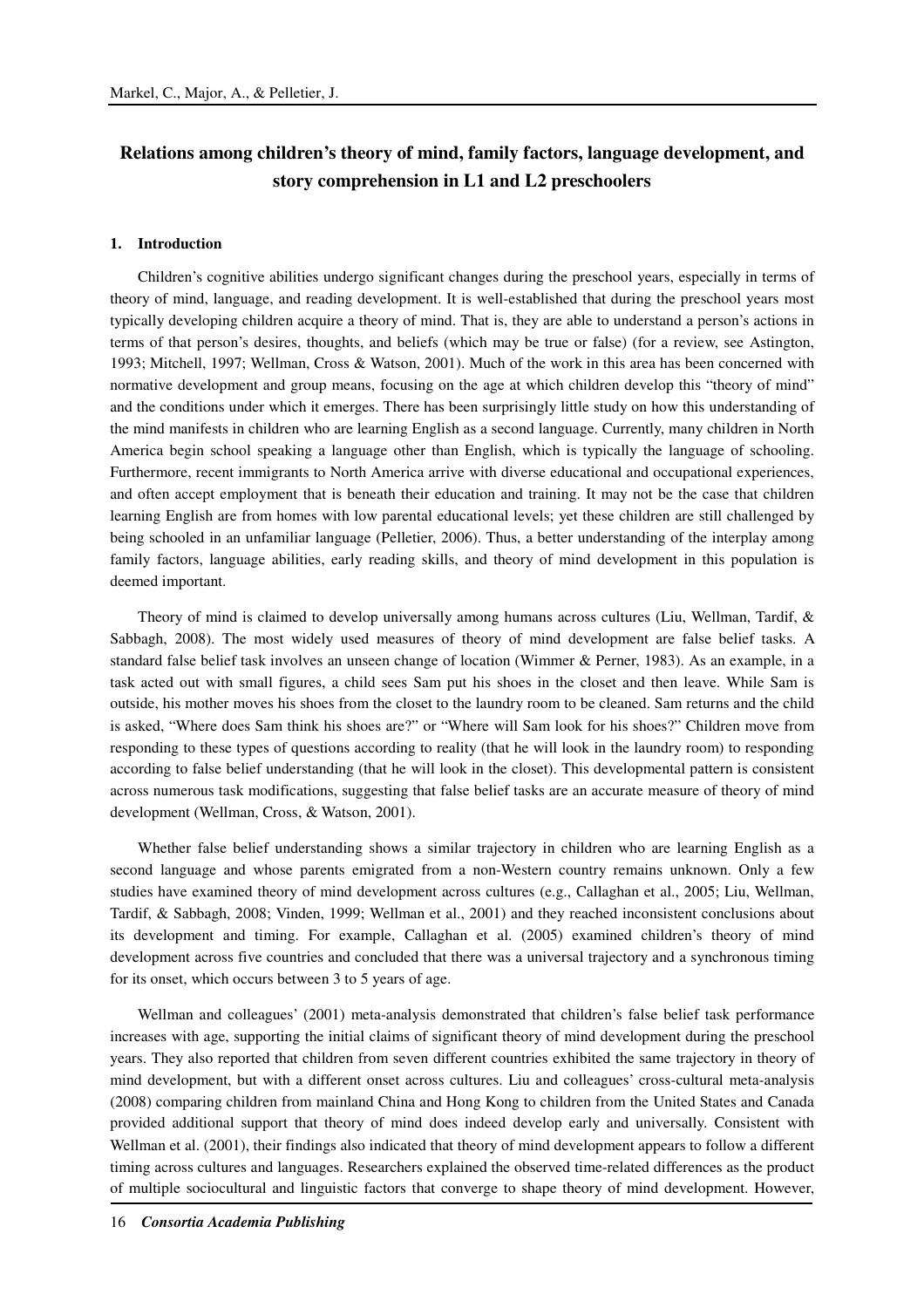false belief understanding and its interplay with family factors, language ability, reading skills and fables understanding in preschoolers who are being schooled in English and are acquiring English as a second language, remains unexplored. Our study aims to shed some light on this issue.

#### **2. Theoretical framework**

#### *2.1 Family Factors and Children's Cognitive Abilities: Theory of Mind, Language, and Reading Development*

A review of the literature indicated that certain aspects of children's family background, such as parental education and number of siblings can influence children's cognitive development. There is some evidence that family background plays a role in theory of mind development. Cutting and Dunn (1999) found that maternal and paternal occupation and maternal education were highly correlated with children's false belief and language abilities. This was not true for paternal education, which the authors suggested may have been due to the large number of missing data for this variable. They found that children from middle-class families outperformed children from working-class families in theory of mind understanding. In terms of language development, research supports the greater influence of parents and adults over siblings and peers in creating a more language-enriched environment.

A number of studies comparing mothers, peers, and siblings have found that mothers provide more linguistic stimulation and establish more continuous, reciprocal, and responsive communicative interactions with children than do peers or siblings (Dunn & Kendrick, 1982; Wilkinson, Heibert, & Rembold, 1981). Likewise, family environment is important to reading, especially when examining phonological awareness and print knowledge in young children (Petrill, et al., 2006). Familial differences in parent-driven shared environmental influences, such as book sharing, parental verbal skills, and parent attitudes about education are associated with children's reading outcomes (Byrne et al, 2002; Petrill, et al., 2005). Cross-cultural studies have also suggested that family background affects theory of mind development. For example, upper-class Indian children outperformed their more deprived counterparts when making mental versus reality distinctions (Wahi & Johri, 1994).

Similarly, the number of siblings at home can affect the development of children's cognitive abilities (Brody, Kim, Murry, & Brown, 2003). Sibling relationships are unique as they offer children an opportunity to learn about others and themselves throughout development (Dunn, 2000). Theory of mind researchers agrees that siblings seem to have a positive effect on children's false belief understanding. They acknowledge that siblings perform better than only children (Cassidy, Fineberg, Brown, & Perkins, 2005; Jenkins & Astington, 1996; Perner, Ruffman & Leekman, 1994; Peterson, 2000; Ruffman, et al., 1998). However, researchers have not come to a consensus on whether having older or younger siblings are more beneficial for theory of mind development.

Some researchers have found evidence for a first born advantage (Lewis, Freeman, Kyriakidou, Maridaki-Kassotaki, & Berridge, 1996; Ruffman, Perner, Naito, Parkin, & Clements, 1998), whereas other researchers have found a positive effect of having both older and younger siblings (Jenkins & Astington, 1996; Perner et al., 1994; Peterson, 2000). Still, several studies found no relationship at all. For example, Cutting and Dunn (1999), and Cole and Mitchell (2000) both found no link between number of siblings and theory of mind understanding. They suggested that it is not simply the number of siblings that a child has, but rather the quality of the sibling interaction that plays a major role in a child's life. Cutting and Dunn had a somewhat diverse bilingual sample, and they ascribed these findings to the nature of their sample, suggesting that siblings from different family backgrounds may interact in qualitatively different ways. Peterson and Slaughter (2003) also found no effect of siblings but attributed their null findings to a lack of variety among the sibling groups in their sample.

Studies have also been conducted examining the sibling relationship in terms of language and reading development. Research on language development has shown that preschool age siblings adjust their speech for their younger siblings who are beginning to use language (Tomasello & Mannle, 1985). Some researchers have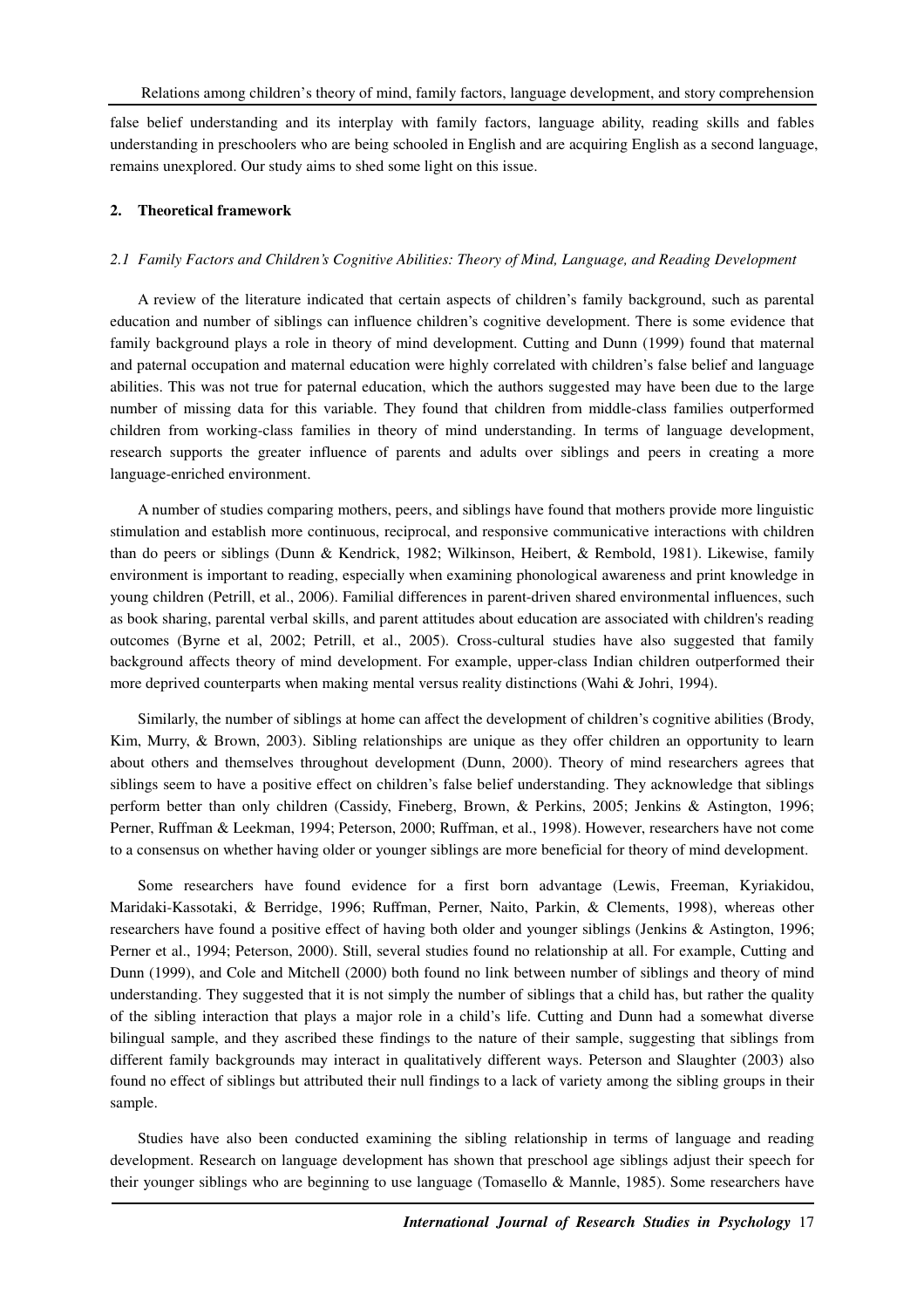#### Markel, C., Major, A., & Pelletier, J.

suggested (e.g., Zajonc, 2001) a first born advantage because first born children are exposed to exclusively adult language. In addition, when second born children reach a level of maturity that allows them to ask more complex questions, first born children become tutors. It is in this tutoring role that first born children gain an intellectual advantage. In contrast, other findings have suggested that is later born children who benefit the most because they get the extra training from adults and older siblings. Indeed, researchers have demonstrated that younger children (with older siblings) outperform older children on theory of mind tasks (Prusky & Pelletier, 2009). Last, only a few studies have examined the link between siblings and reading ability. Petrill and colleagues (2006) observed that older siblings who are close in age to their brother or sister are one step ahead of their younger siblings and are able to scaffold their younger siblings reading.

In sum, research has examined family factors in Western cultures and a few studies have focused on theory of mind development in non-Western cultures. Nonetheless, significant questions remain unanswered: How are family factors related to L2 preschoolers' reading, vocabulary, and theory of mind development? Specifically, does having parents with a college education mean the same for L1 learners as it does for L2 learners? Is the number of siblings in the home associated with L2 children's cognitive development? The current study will attempt to answer these questions.

#### *2.2 Theory of Mind and Language Development*

Theory of mind develops gradually in early childhood and it becomes evident in the child's linguistic development (Bartsch & Wellman, 1995). Language is used to refer to psychological states that emerge in a predictable developmental sequence (Lee & Rescorla, 2008), with words indicating physiological states (e.g., sleepy), desires (e.g., want) and emotions (e.g., happy) being the earliest and most common psychological state terms to develop in children's speech. Around the age of three children also begin to make reference to cognitive states of others using expressions such as "she thinks" and "he knows", demonstrating the emergence of the child's ability to theorize about other minds and to reason about the mental states and intentions of others (Robinson, 2007).

Considerable research has shown that there is a strong link between false belief understanding and language ability (e.g., Astington & Jenkins, 1999; Astington, & Baird 2005; Lohman & Tomasello, 2003; Milligan, Astington, & Dack, 2007). For example, 3 and 4 year olds have been found to display marked improvement in false belief task performance after language training (Lohman & Tomasello, 2003). A meta-analysis by Milligan et al. (2007) explored the strength of this relationship in children under age 7 and their findings demonstrated the primacy of vocabulary development in theory of mind understanding. Stronger effects were found in the direction from early language to later false belief and significant differences were not found among different types of false belief tasks. That is, general language ability appears to precede theory of mind understanding, and this can be seen across diverse false belief tasks. However, the meta-analysis by Milligan and colleagues was limited to studies of the relationship between false belief and language in typically developing English speaking children.

Most of the studies investigating the association between theory of mind and language in non-monolingual English speaking children were conducted with bilingual samples (e.g., Bialystok, 1988; Goetz, 2003). Although this research is of utmost importance in that it has demonstrated that bilingual children perform better than monolingual children on false belief tasks, questions pertaining to the association between theory of mind and language in children who are learning English as a second language remain. Of the few published studies examining theory of mind in L2 learners, results have been consistent with findings in L1 learners in which vocabulary was the strongest predictor of false belief task performance (Pelletier, 2006). That is, L2 children who performed better on a vocabulary test had higher theory of mind understanding. Therefore, the second goal of this study was to compare the relationship between English language ability and false belief task performance in L1 and L2 learners.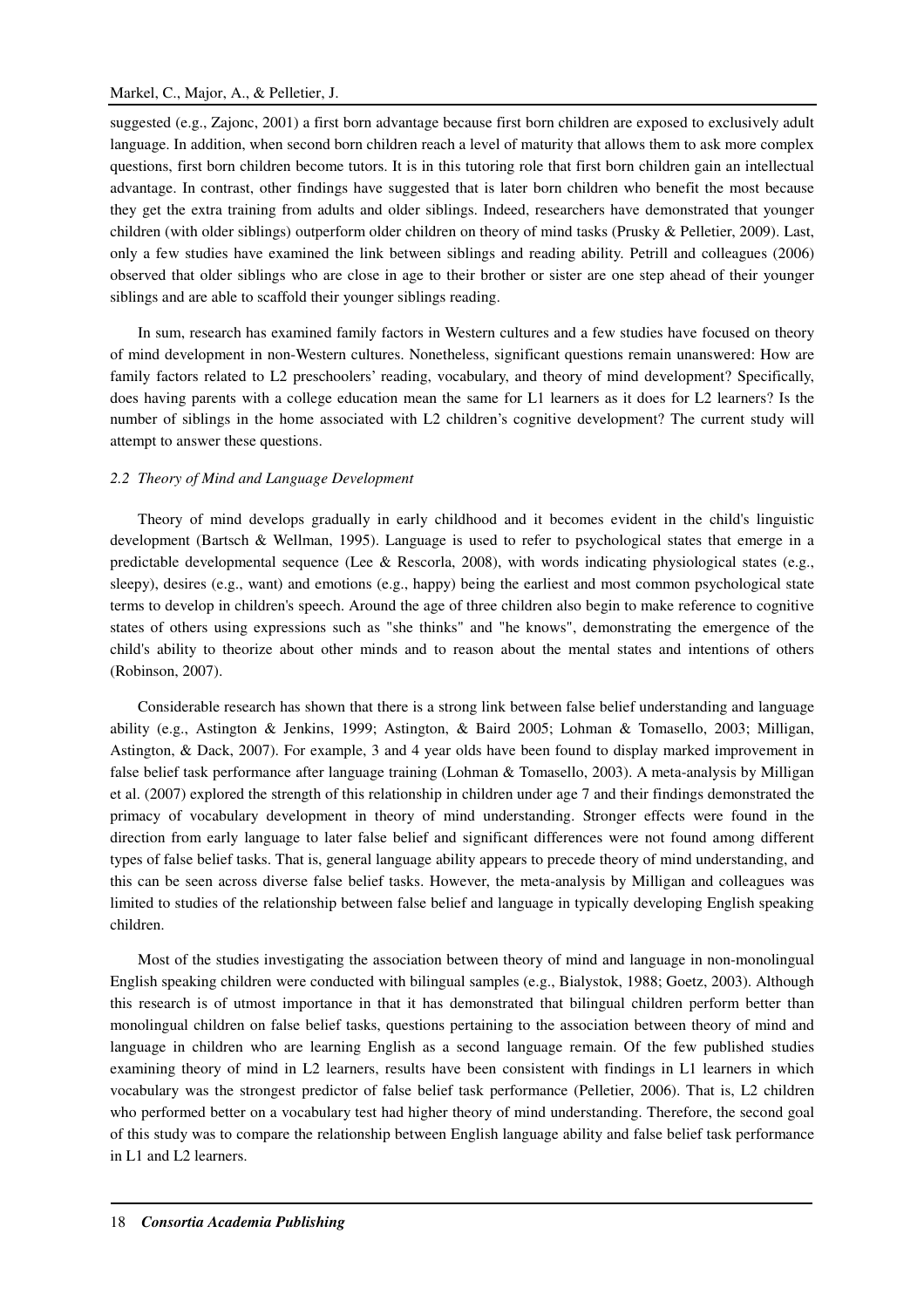#### *2.3 Story Comprehension*

The ultimate goal of reading is to understand text, which, among other things, facilitates learning (Chall, 1996). Although factors related to reading comprehension have been thoroughly explored in L1 children (e.g., Nagy, Garcia, Durgunoglu, & Hancin-Bhatt, 1993; Reese, Garnier, Gallimore, & Goldenberg, 2000), few researchers have examined variables related to story comprehension for children learning English as a second language (e.g., Hoover & Gough, 1990; Proctor, Carlo, August, & Snow, 2005). In addition, the relative contribution of meta-cognitive factors, including theory of mind, to story comprehension has largely been unexplored, particularly in L2 learners. Thus, a final goal of the current study is to uncover the factors that contribute to story comprehension in L1 and L2 children.

One model of reading comprehension developed for L1 speakers suggests that both decoding skills and listening comprehension skills are necessary to understand text (Gough & Tunmer, 1986). Braze, Tabor, Shankweiler, and Mencl (2007) tested an expanded version of this model and examined whether phonological awareness, decoding, verbal working memory, listening comprehension, word knowledge, and experience with print predicted reading comprehension. Researchers found that vocabulary knowledge captured unique variance in reading comprehension even after listening comprehension and decoding skills were accounted for.

Although word-level reading skills in L2 learners are often within the average range in comparison to norms established for monolingual speakers (Lesaux & Siegel, 2003; Verhoeven, 2000), research has shown that ESL students and Dutch L2 learners lag behind L1 speakers on vocabulary knowledge (e.g., Carlisle, Beeman, Davis, & Spharim, 1999; Verhoeven, 2000). Proctor et al. (2005) tested the model of reading comprehension applied to L1 learners in a group of fourth-grade children who were Spanish speakers. The results indicated that English word-level reading skills were related to English reading comprehension and that both general English listening comprehension skills and English vocabulary knowledge were independently and significantly related to English reading comprehension performance. Thus, in both L1 and L2 children, vocabulary development appears to be one of the strongest predictors of story comprehension.

Meta-cognitive factors, including theory of mind, have also been linked to aspects of story comprehension in both L1 and L2 children (Peskin & Astington, 2004). For example, in English speaking children, Gernsbacher, Hallada, and Robertson (1998) demonstrated that readers require high levels of meta-cognitive understanding to make inferences about a story character's emotional states. Pelletier & Astington (2004) reasoned that understanding mental states may facilitate story comprehension because it leads to an awareness of the intentions of both the characters and the author. In addition, they suggested that it may foster children's critical thinking and prompt them to consider alternative views and to make judgments about important issues, such as morality.

In L2 learners, the majority of research has focused on general meta-cognitive factors in L2 story comprehension. For instance, Tang and Moore (1992) found that providing ESL students who were emergent readers with meta-cognitive training was more effective in raising reading comprehension levels, compared to providing students with pre-reading activities. Similarly, Fitzgerald (1995) argued that second language readers are able to recognize and use meta-cognitive vocabulary and meta-cognitive strategies to monitor their reading comprehension.

One study has directly examined whether theory of mind, meta-cognitive language, reading skills, and vocabulary development predicted fables understanding in L1 and L2 children (Pelletier, 2006). Results from this study indicated that English vocabulary was the only significant predictor of story comprehension in both L1 and L2 learners. Thus, in contrast to some previous studies, which have demonstrated a link between meta-cognitive factors and story comprehension, this study demonstrated that theory of mind was not a significant predictor in L1 and L2 children's ability to comprehend fables. However, meta-cognitive factors of theory of mind and meta-cognitive language contributed more to story comprehension for lower-achieving L2 children in Grade 4 and for lower-language ability L2 children in Kindergarten to Grade 2. Although English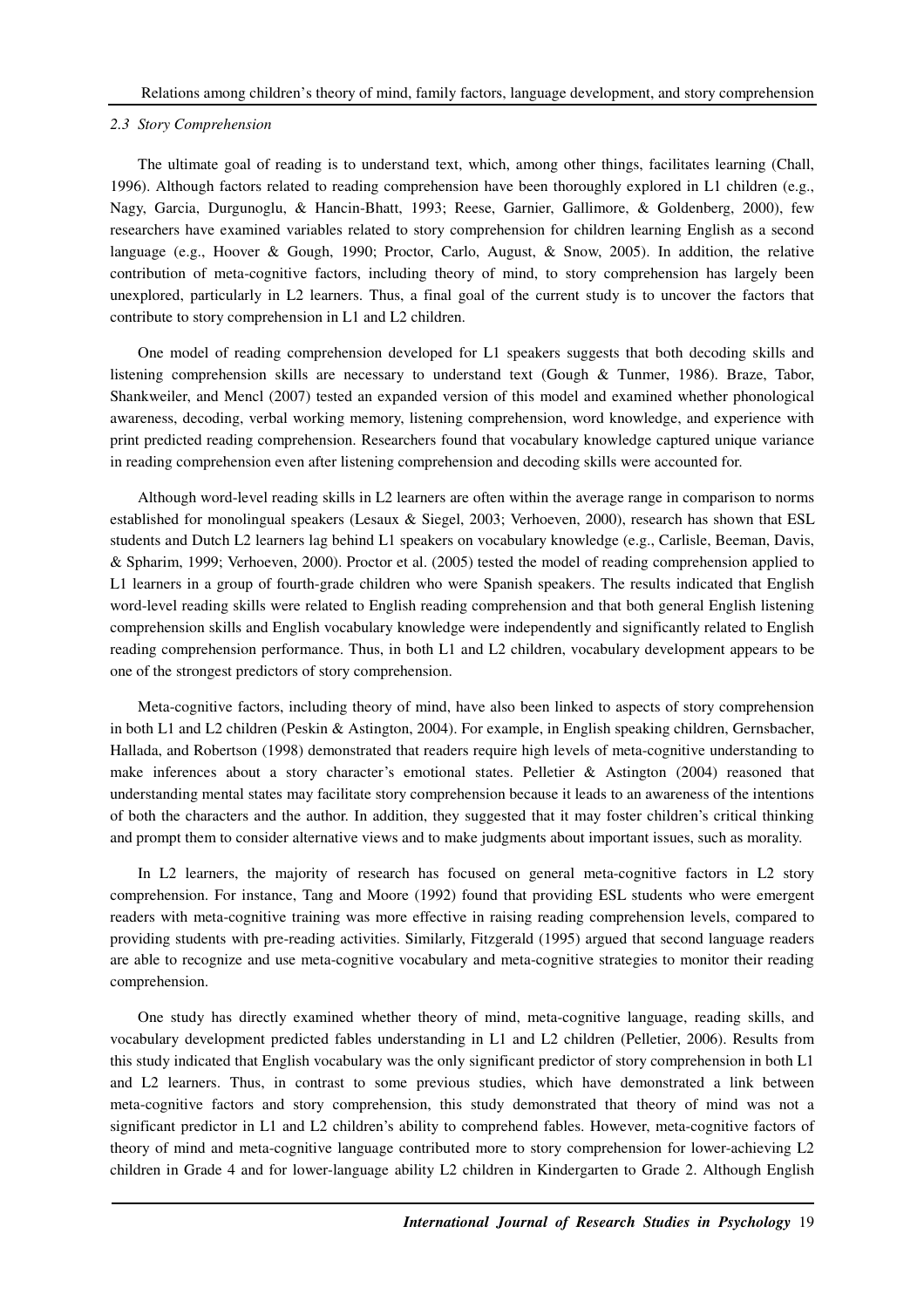vocabulary development appears to play a significant role in L2 story comprehension, the relative contribution of theory of mind remains unclear in this population.

#### *2.4 Study Goals*

Given the scarce research examining the relations among theory of mind, vocabulary ability, reading development, and fables understanding in L2 children, this study was exploratory in nature. The goals of this study were threefold. The first goal was to investigate the role that family factors (parent education and sibling status) play in children's theory of mind, vocabulary ability, reading development, and fables understanding, and whether these variables play the same role for L1 and for L2 learners. The second goal of the study was to explore the relationship between false belief understanding and language ability in children who spoke English as second language. The third goal was to examine predictors of story comprehension in L1 and L2 children.

#### **3. Methodology**

#### *3.1 Participants*

Data from the present study were collected as part of a larger research project examining the implementation of a school-based readiness program for diverse families and their prekindergarten children. Participants were drawn from eight schools near Toronto, Canada. Although parent, child, and teacher data were collected over a two-year period, the focus in this study was on child data collected in the first year. Participants included 170 kindergarten children ranging from 45 to 71 months with a mean age of 57.34 months (*SD =* 6.51). All children were enrolled in either junior (3 or 4 years old) or senior kindergarten (4 or 5 years old) at the time of data collection. Eighty-one of the kindergarten children (36 boys; 45 girls) spoke English in kindergarten and spoke a second language at home, and 89 children (41 boys; 48 girls) spoke English in both settings. Of the L2 children, 46% spoke a South Asian language (Gujarati, Hindi, Punjabi, Tamil, or Urdu); 13% spoke an East Asian language (Chinese or Vietnamese); 6% spoke a European language; and 3% spoke Arabic.

The highest level of education obtained by each parent was averaged as an index of socioeconomic status. Parental education was chosen to represent social class because it has been identified in previous literature as one of the most stable components of a family's social status (Featherman, Spenner, & Tsunematsu, 1988). However, it is important to note that occupation level may not match education level due to the challenges faced by recent immigrants to find employment. Independent samples *t*-tests revealed that there were no significant differences between the L1 and L2 groups on parental level of education, suggesting general equivalency in regards to learning and education across groups.

#### *3.2 Materials and Procedure*

Twenty to thirty minute long tasks were administered individually to children in the fall term of the kindergarten year. Children were withdrawn from their classes by a researcher and taken to another classroom. Parents were interviewed (15 minutes) to obtain demographic information. Translators were available when necessary, although most L2 parents were able to communicate in one-on-one interviews.

#### 3.2.1 Parent Questionnaire

Parents provided demographic information about their child (name, gender, date of birth, and grade) and about themselves (parent/guardian name, mother's and father's education, and number and age of children in the household). Parents were asked to indicate for both the child's mother and father their highest level of education attained.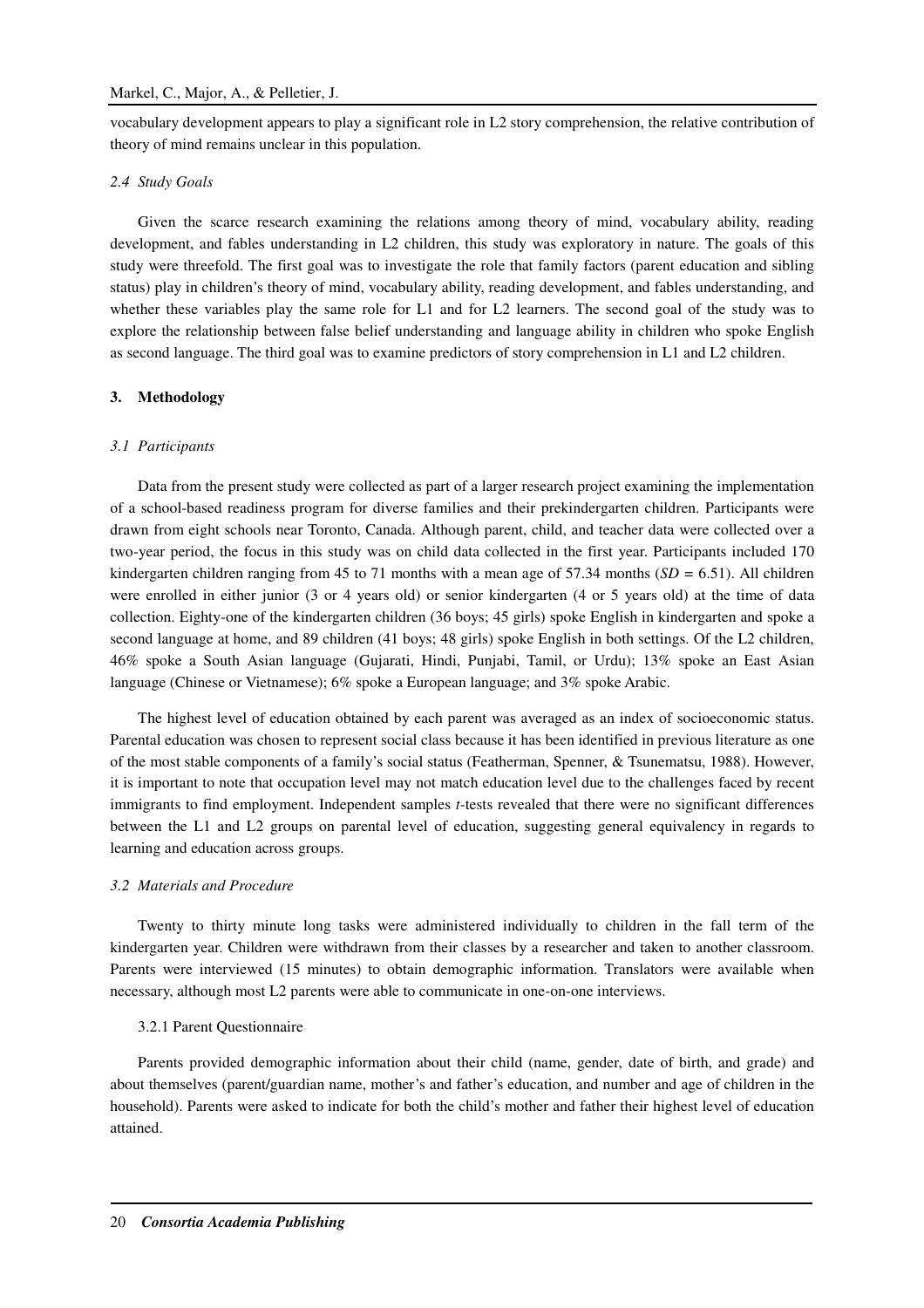3.2.2 Theory of Mind Tasks (False Belief)

The study objective was to examine and compare L1 and L2 preschoolers' mental state development. Wellman and Liu (2004) urge researchers to consider that second-order false beliefs are often acquired after a first-order understanding of false belief in the early school years (Perner & Wimmer, 1985). Likewise, tasks representing a more advanced theory-of-mind understanding (Happe, 1994) are thought to be acquired later in development and focus largely on metaphor, irony, double deceptions, and complex narratives. Accordingly, the researcher did not include second-order false belief tasks or advanced theory of mind understandings in our study. Instead, the researchers focused on tasks more appropriate for younger children. At each time of testing children were given four standard first-order false belief tasks. The order of the tasks and of test questions within tasks was counterbalanced across children. The tasks were of three kinds: one "unexpected contents" false belief task, one "appearance-reality" task and two "change in location" false belief tasks:

- Unexpected Contents False belief (Gopkin & Astington, 1988; Perner, Leekam, & Wimmer, 1987): A familiar box (e.g., a Smarties box) was shown to the child and then opened to reveal unusual content. After the unusual content was replaced in the box the child was asked what he or she had thought was in the box before it was opened, and what a friend (named in the test question) would think was in the box before it was opened. A different box and its content were used each time. Children earned one point per trial if they responded correctly to all questions for a possible task total of two.
- Appearance-Reality False belief Task: This task was similar to the first, including questions about own belief and friend's belief, but used standard appearance-reality test materials (Flavell, Flavell, & Green, 1983). Children were shown an object in a book and then a partial object through a cut-out circle that looked like part of the original object but was really something else (e.g., the first object was a lion; the occluded object looked like the lion's mane but was actually the rays of the sun). They were asked what they thought the object looked like and what their friend would think it was when he or she first saw it. Children earned one point per trial if they responded correctly to all questions for a possible task total of two.
- $\triangleright$  Change in Location False belief Task (Wimmer & Perner, 1983): These tasks were acted out with dolls and then the children were asked questions regarding the stories. A boy doll leaves an object in one place and while the boy is away it is moved to a new place by a girl doll. Then the boy returns and the child were asked where the boy will look for the object. Two control questions were asked to ensure that the child remembered where the boy had left the object and that the child knew where it really was later on. For example: "This boy has a candy. He puts it away in the cupboard. Then he goes outside to play. While he is gone his sister takes the candy out of the cupboard. She puts it in the box. Then the girl goes upstairs. The boy comes back. He wants to get his candy. Where will the boy look for the candy? Where did he put his candy before he went outside? Where is the candy really?" Children earned one point per trial if they responded correctly to all questions for a possible task total of three. Because two changes in location tasks were administered to each child, a maximum score of six is possible.

#### 3.2.3 Total ToM Score

Following previous research (e.g., Huges & Cutting, 1999; Randell & Petterson, 2002), the researchers aimed to obtain a sensitive index of theory of mind understanding by adding each participant's performance across multiple false belief tasks to obtain a total false belief score. To check the feasibility of using a total false belief score, the researchers calculated the Cronbach's alpha coefficient across the four false belief tasks (comprising ten false belief questions). The result indicated sound internal consistency ( $\alpha$  =.78), justifying the use of this total ToM score in our analyses.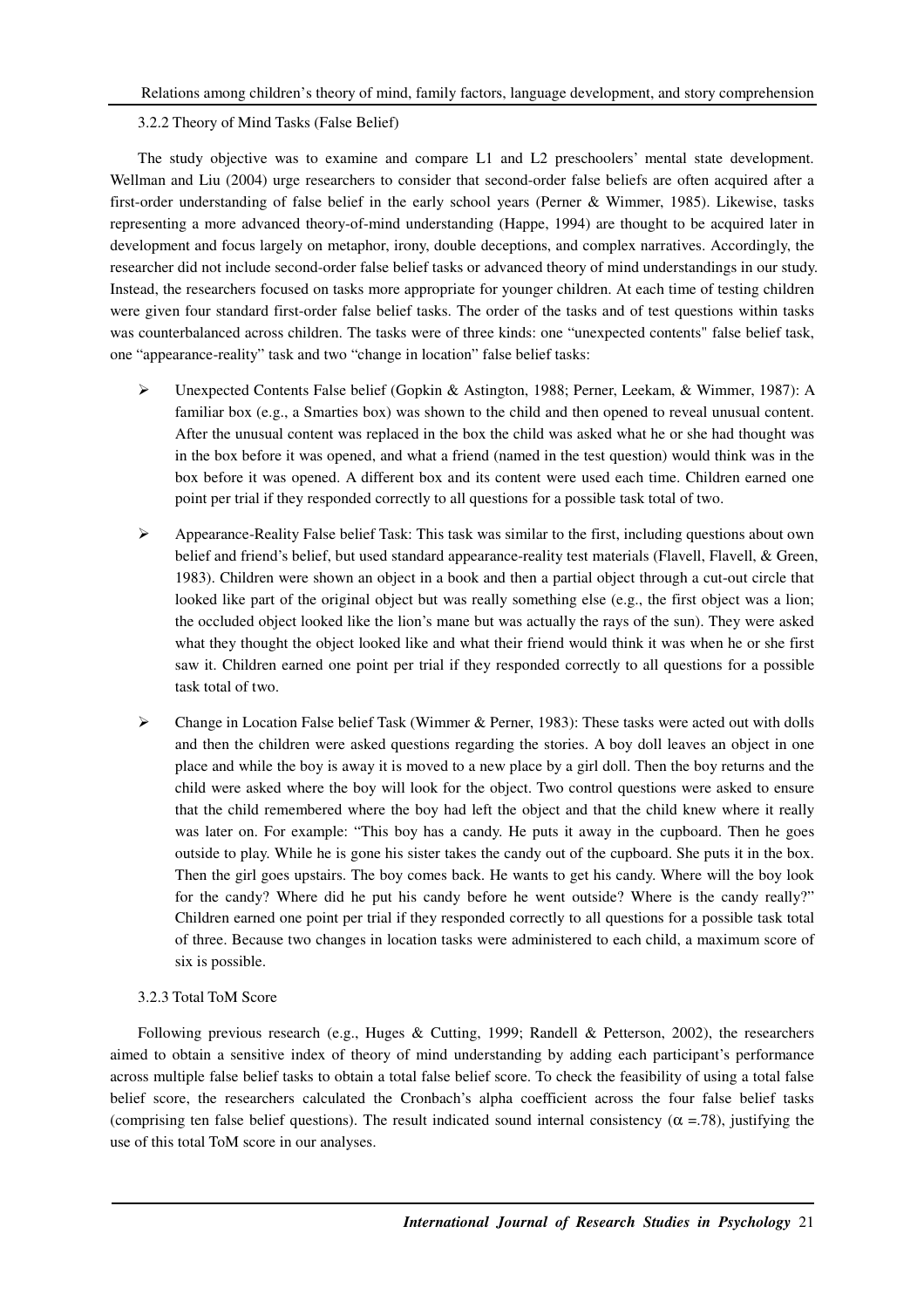#### 3.2.4 Language Ability

Receptive vocabulary was assessed using the Peabody Picture Vocabulary Test– Revised (PPVT; Dunn & Dunn, 1981). The difficulty of the items on the PPVT ranges from preschool to the superior adult level. Each child was presented with a series of four pictures and in each instance was asked to choose which picture corresponded to a test word spoken aloud by the experimenter. Children begin the test with the appropriate question according to their age and continue through the items until they make eight consecutive errors. There is no time limit. Standardized scoring procedures were used.

#### 3.2.5 Reading Ability

The Test of Early Reading Ability-Second Edition (TERA-2; Reid, Hresko, & Hammill, 1989) was administered according to standardized procedures. It is a widely used measure of emerging literacy and is frequently implemented in research that examines developmental differences in children's reading abilities (Kuby & Aldridge, 1997; Harper & Pelletier, 2008). It has been previously used in studies involving ethnically diverse samples (Hammer, Miccio, & Wagstaff, 2003; Lynch, 2004) and children from various socioeconomic backgrounds (Clark & Kragler, 2005; Tracey & Yong, 2006). Children begin the test with the appropriate question according to their age (e.g., 5-year olds start with item 10) and continue through the items until they make five consecutive errors. Each test item measures a component of early literacy (alphabet knowledge, convention of print, or meaning), and items are presented in a sequence of increasing difficulty, but are not grouped according to their category (i.e., alphabet, conventions, and meaning). The TERA-2 was administered to the children in our study because it was the most recently published version that was available at the time of data collection. The authors of the TERA-2 have reported sufficient content, construct, and criterion validity, and have also indicated strong reliability scores of .91 and .90 for Form A and B, respectively (Reid et al., 1989). Thus, following previous research that used the TERA-2, conclusions about children's overall reading ability were based on one total standard score that accounted for all items on the test (Hammer et al., 2003; Reid & Hresko, 1980; Sacks & Mergendoller, 1997).

#### 3.2.6 Fables Task

The Fables Task was a researcher-developed experimental measure introduced to test story comprehension. The task consisted of two story comprehension items. An example of a fable is as follows: A fox had fallen down a well. A thirsty goat walked by and the fox called out: "Come down here and taste this delicious water." The goat jumped right in and the clever fox climbed on the goat's back and got out of the well. The fox said: "Silly goat, if you had paid attention to where you were going you would not be stuck in the well." Children were asked four questions representing levels of understanding: Knowledge (who had fallen in the well?), comprehension (why did the goat jumped in the well?), understanding of deception (is someone playing a trick? Who?), and higher-level comprehension/evaluation (what is the moral/lesson of the story?) Questions 1 to 3 (knowledge, comprehension, and understanding of deception) were each scored either 0 or 1 point, and question 4 (higher-level comprehension/evaluation) was scored 0 to 5 points. The maximum score for each fable task was eight, making 16 the total maximum score for both fables.

#### **4. Results**

#### *4.1 Group Differences*

Table 1 presents means and standard deviations for the L1 and L2 groups across all the dependent variables (vocabulary, reading ability, false belief, fables understanding). The L1 group scored significantly higher than the L2 group on vocabulary performance,  $t(135) = -8.46$ ,  $p < .001$ ; false belief understanding,  $t(158) = -6.37$ ,  $p$ < .001; and on fables comprehension,  $t(149) = -2.07$ ,  $p < .05$ . There was no significant difference between L1 and L2 groups on reading ability,  $t(158) = -.43$ ,  $p = .669$ .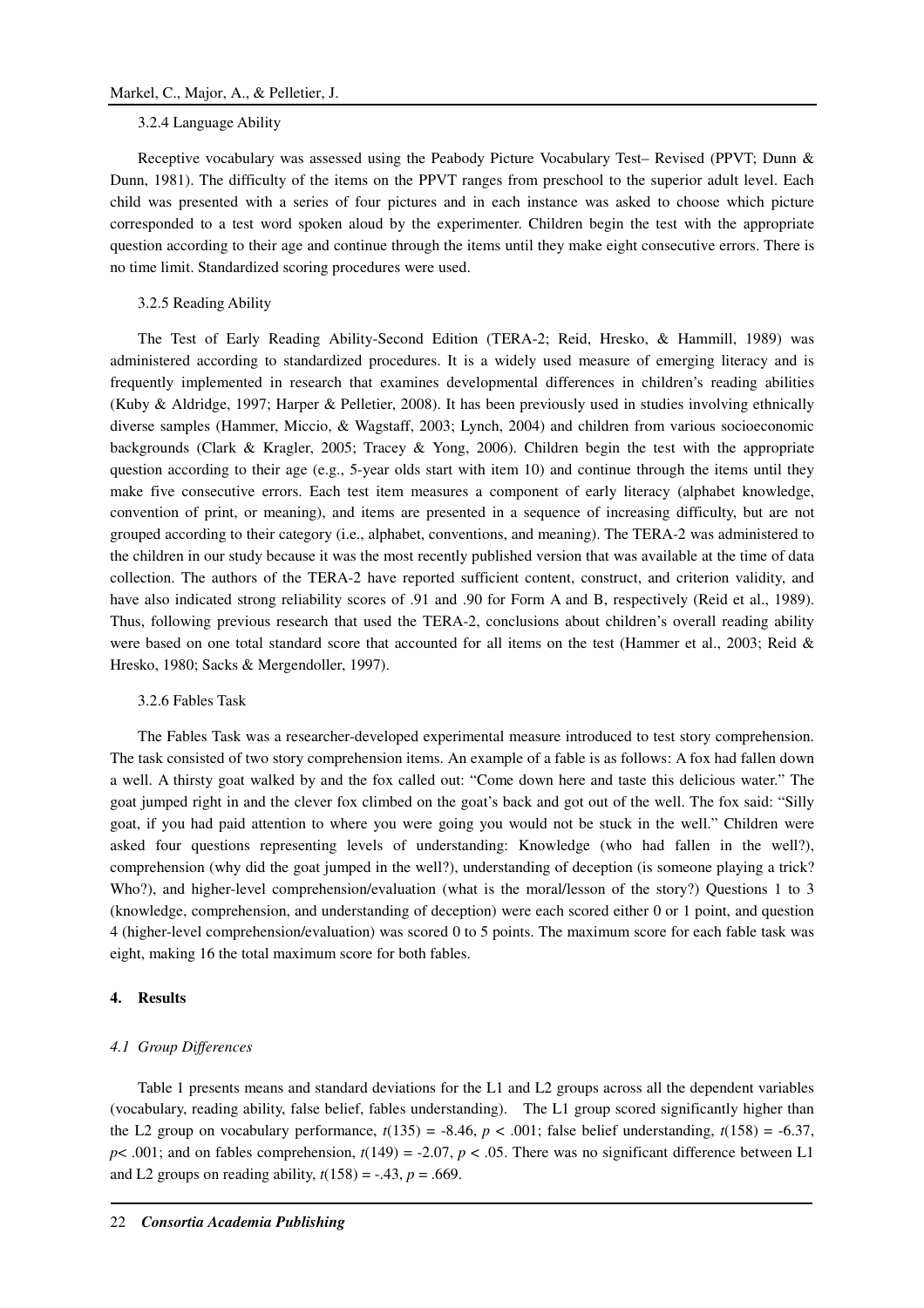#### **Table 1**

| Dependent variables  | L1 Children |        |       | L <sub>2</sub> Children |       |       |  |
|----------------------|-------------|--------|-------|-------------------------|-------|-------|--|
|                      |             | M      | SD.   | n                       | M     | SD    |  |
| Language Ability     | 85          | 104.55 | 13.25 | 75                      | 83.24 | 17.92 |  |
| Reading Ability      | 85          | 100.14 | 14.95 | 75                      | 99.13 | 14.73 |  |
| False Belief         | 84          | 7.95   | 2.12  | 76                      | 5.68  | 2.38  |  |
| Fables Understanding | 85          | 5.12   | 2.82  | 68                      | 4.24  | 2.36  |  |

*Means and SD for L1/L2 children in Language Ability, Reading Ability, False Belief, and Fables Understanding* 

# *4.2 Research Question 1: What Are the Effects of Family Factors (SES and Sibling Status) and L2-Status on Children's Cognitive Abilities?*

A preliminary analysis was conducted to determine whether children with siblings (youngest, middle, and oldest siblings) performed similarly to children without siblings (only children and twins). Because no significant differences were found, the current study focused on examining the effects of sibling status (oldest, middle, and youngest children) and L2-status on language development, reading ability, theory of mind, and fables understanding. A 2 X 3 (L2-status X sibling status) multivariate analysis of variance (MANOVA) revealed a significant main effect for sibling status on language development,  $F(1,92) = 6.74$ ,  $p < .01$ , partial  $\eta^2 = .13$  (see Figure 1). Post Hoc tests indicated that youngest children (*M* = 100.88, *SE* = 1.94) performed significantly better on the language measure compared to middle children  $(M = 91.04, SE = 3.42)$  and oldest children  $(M = 90.56,$ *SE* = 2.42). There was no significant difference between middle children and oldest children in language ability. In addition, the researchers found no significant main effect for sibling status on reading ability,  $F(1,92) = .23$ , *p*=.79, partial  $\eta^2$  = .00, theory of mind,  $F(1,92) = 2.39$ , *p* = .10, partial  $\eta^2$  = .04, or fables understanding, *F*(1,92)=2.92, *p* = .06, partial  $\eta^2$  = .06.

The researchers found a significant main effect for L2 status on language development,  $F(1,92) = 45.97$ , *p*< .001, partial  $\eta^2 = .33$  and theory of mind,  $F(1,92) = 24.43$ ,  $p < .001$ , partial  $\eta^2 = .21$ , (see Figure 2 and 3, respectively) but not reading ability,  $F(1,92) = .01$ ,  $p = .936$ , partial  $\eta^2 = .00$ , or fables understanding,  $F(1,92)=2.97$ ,  $p = .088$ , partial  $\eta^2 = .03$ . Specifically, L1 children had significantly better developed language skills ( $M = 104.59$ ,  $SE = 2.02$ ) and theory of mind understanding ( $M = 7.65$ ,  $SE = .31$ ) compared to L2 children  $(M = 83.73, SE = 2.32$  and  $M = 5.30, SE = 36$ , respectively). There was no significant sibling status by L2 status interaction across any of the dependent variables.

Next the researchers explored whether parental education (SES) was related to children's vocabulary development, reading ability, theory of mind, and fables understanding in each of the L1 and L2 groups. The researchers found that, in the L1 group, SES was positively correlated with language ability ( $r = .38$ ,  $p < .01$ ) and reading ability ( $r = .23$ ,  $p < .05$ ), but not with theory of mind ( $r = .14$ ,  $p = .212$ ) or fables understanding ( $r = .16$ , *p* = .156). In other words, higher levels of parental education were associated with better developed language and reading skills in L1 children. However, this relationship was not observed for L2 children. In the L2 group, SES was not significantly correlated with language ability ( $r = -0.01$ ,  $p = .931$ ), reading ability ( $r = .06$ ,  $p = .615$ ), theory of mind ( $r = -0.06$ ,  $p = 0.623$ ), or fables understanding ( $r = -0.02$ ,  $p = 0.869$ ).

#### *4.3 Research Question 2: Does Language Ability Predict Theory of Mind in each the L1 and L2 Groups?*

#### 4.3.1 Correlations

The next question of interest involved determining whether language ability was the strongest predictor of theory of mind in the L1 and L2 groups. Pearson product-moment correlations were first conducted to explore the relations among parental education, children's age, vocabulary development, reading ability, false belief, and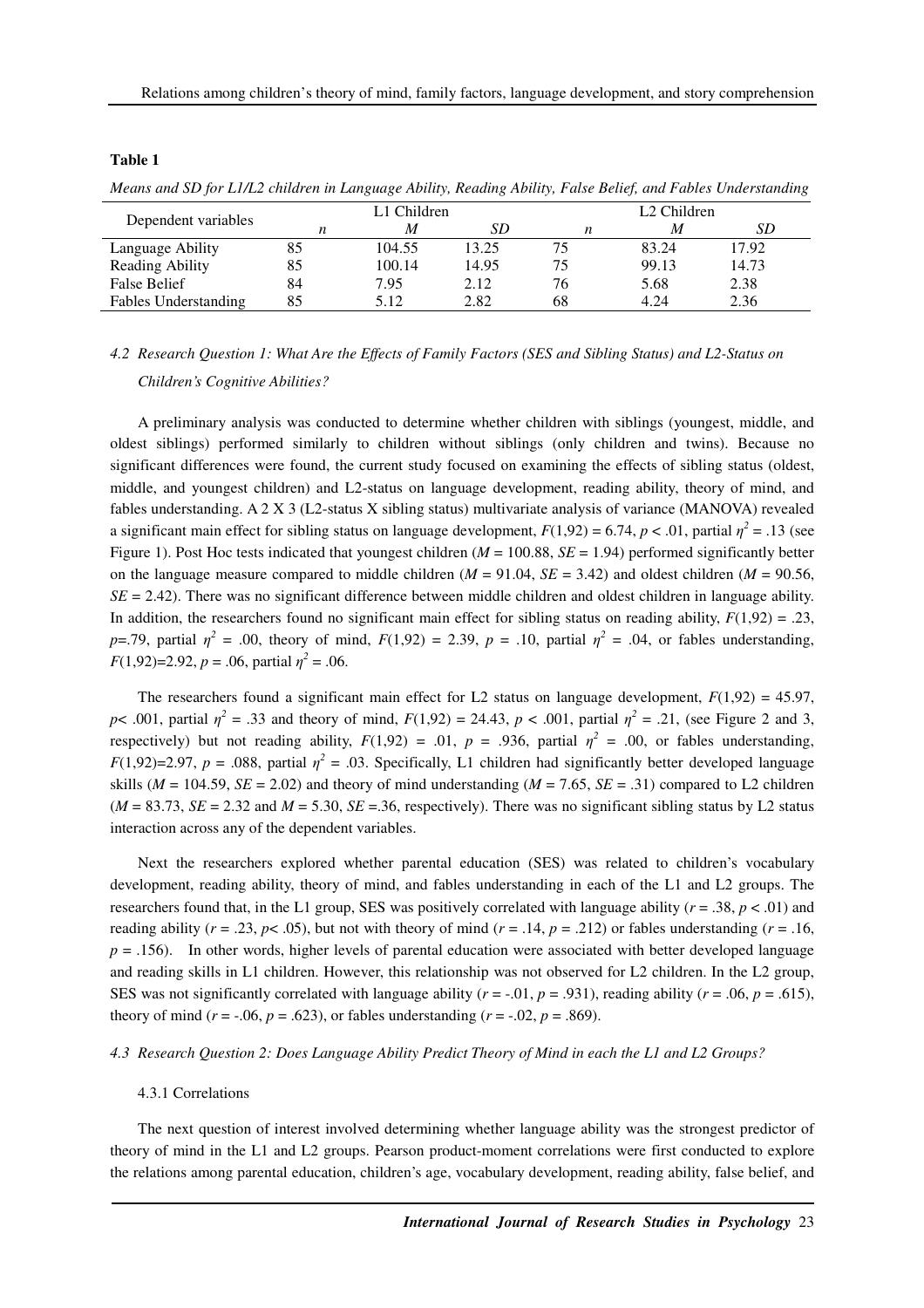fables understanding. As seen in Table 2, in the L1 group, false belief understanding was positively related to children's age ( $r = .32$ ,  $p < .01$ ), vocabulary development ( $r = .59$ ,  $p < .01$ ), reading ability ( $r = .35$ ,  $p < .01$ ), and fables understanding  $(r = .44, p < .001)$ . Similar correlations were obtained in the L2 group (see Table 3). That is, false belief understanding was positively associated with children's age (*r* = .37, *p* < .01), vocabulary development ( $r = .57$ ,  $p < .01$ ), reading ability ( $r = .33$ ,  $p < .01$ ), and fables understanding ( $r = .35$ ,  $p < .01$ ).



*Figure 1*. Mean Scores for Language Ability (Peabody Picture Vocabulary Test) for Youngest, Middle, and Oldest Children



*Figure 2*. Mean Scores for Language Ability (Peabody Picture Vocabulary Test) for L1 (English as First Language) and L2 (English as a Second Language) Children

### **Table 2**

*Correlations of Parental Education (SES), Children's Age, Language Ability, Reading Ability, False Belief, and Fables Understanding in L1 children* 

|                                  | Items                       |         |         |         |         |       |  |
|----------------------------------|-----------------------------|---------|---------|---------|---------|-------|--|
|                                  | Age                         |         |         |         |         |       |  |
|                                  | <b>SES</b>                  | .02     |         |         |         |       |  |
|                                  | Language Ability            | $.29**$ | $.36**$ |         |         |       |  |
|                                  | Reading Ability             | .19     | .21     | .49**   |         |       |  |
|                                  | Theory of Mind              | $.32**$ | .12     | $.59**$ | $.35**$ |       |  |
| 6                                | <b>Fables Understanding</b> | $.42**$ | .13     | $.52**$ | $.40**$ | .44** |  |
| <i>Note</i> . ** <i>p</i> < 0.01 |                             |         |         |         |         |       |  |
|                                  |                             |         |         |         |         |       |  |

24 *Consortia Academia Publishing*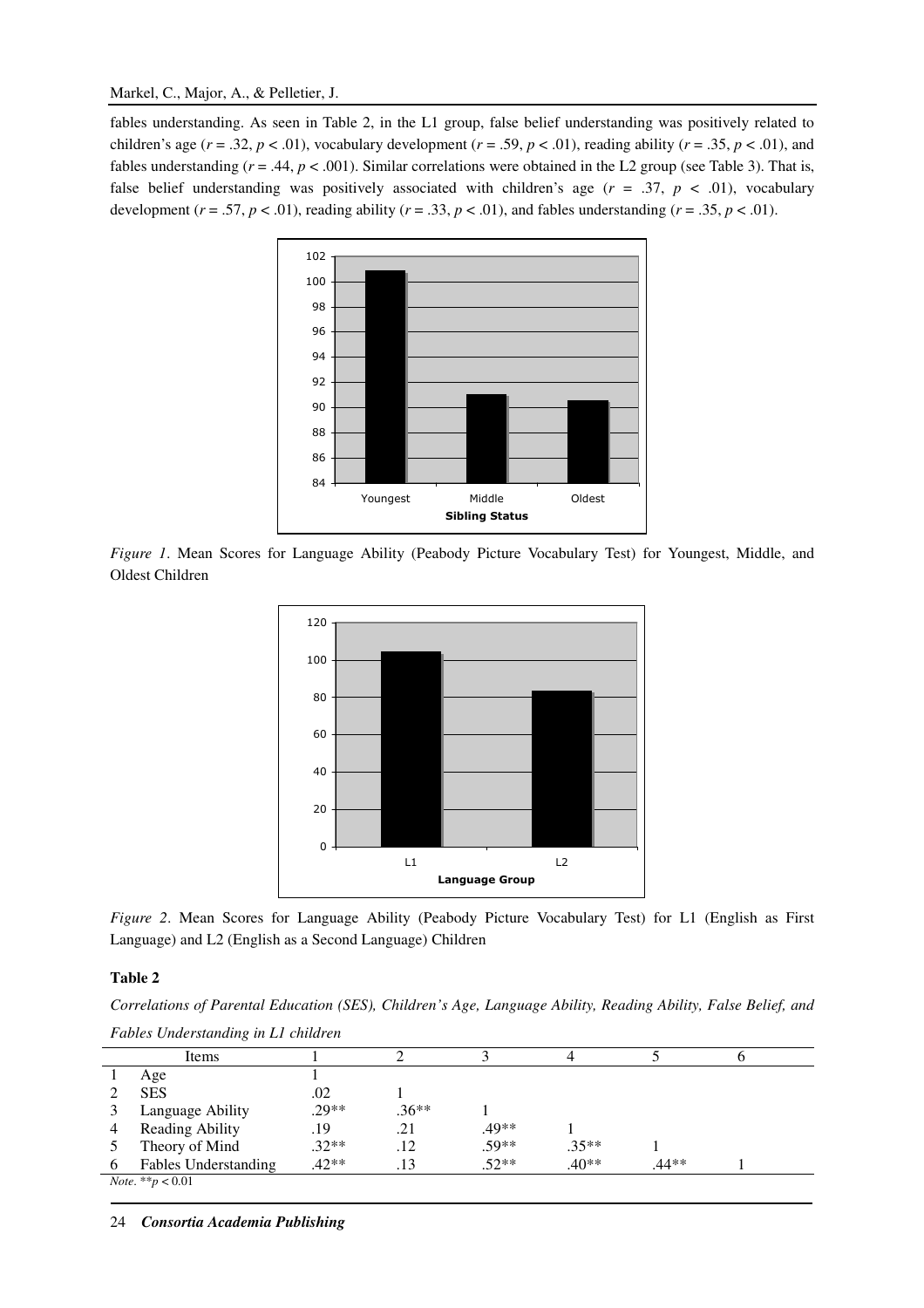

*Figure 3*. Mean Scores for Theory of Mind (First Order False Belief) for L1 (English as First Language) and L2 (English as a Second Language) Children

#### 4.3.2 Regression Analyses

Multiple regressions were run in each of the L1 and L2 groups to determine which variables from the correlational analyses were the strongest predictors of theory of mind understanding. Among the L1 learners, age, vocabulary development, reading ability, and fables understanding were entered sequentially in the regression analysis to predict theory of mind development. Results indicated that vocabulary development was the strongest predictor of theory of mind ( $\beta$  = .327,  $p$  < .01),  $R^2$  change = .176, with age being the only other significant predictor ( $\beta$  = .241,  $p < .05$ ),  $R^2$  change = .166,  $F(2,70) = 18.16, p < .001$ .

In the L2 group, age, vocabulary development, reading ability, and fables understanding were entered sequentially in the regression analysis to predict theory of mind. As with L1 children, vocabulary development was the strongest predictor of theory of mind in L2 children ( $\beta$  = .510,  $p$  < .01),  $R^2$  change = .294, with age being the only other significant predictor ( $\beta = .283$ ,  $p < .05$ ),  $R^2$  change = .122,  $F(2, 53) = 18.83$ ,  $p < .001$ .

#### *4.4 Research Question 3: What Predicts Story Comprehension in Each the L1 and L2 Groups?*

#### 4.4.1 Correlations

In the L1 group, fables understanding was positively related to age  $(r = .42, p < .01)$ , vocabulary development (r = .52, p < .01), and reading ability (r = .40, p < .01) (see Table 2). In the L2 group, fables understanding was positively correlated with age  $(r = .28, p < .05)$  and vocabulary development  $(r = .51, p < .01)$ , but not with reading ability  $(r = .18, p = .164)$  (see Table 3).

#### 4.4.2 Regressions

Multiple regressions were run in each of the L1 and L2 groups to determine which variables from the correlational analyses were the strongest predictors of fables understanding. In the L1 group age, vocabulary development, and reading ability were entered into the analysis. Independent variables were entered simultaneously as a block because there was no strong theoretical reason for sequential entry. Vocabulary development was the strongest predictor of fables understanding ( $\beta = .379$ ,  $p < .01$ ),  $R^2$  change = .294, followed by reading ability ( $\beta = .259$ ,  $p < .05$ ),  $R^2$  change = .060, and age ( $\beta = .296$ ,  $p < .05$ ),  $R^2$  change = .049, *F*(3,69)=15.51, *p* < .001.

In the L2 group, age, vocabulary development, and false belief were entered simultaneously as predictors of fables understanding. Results of the second regression analysis revealed that only vocabulary development was a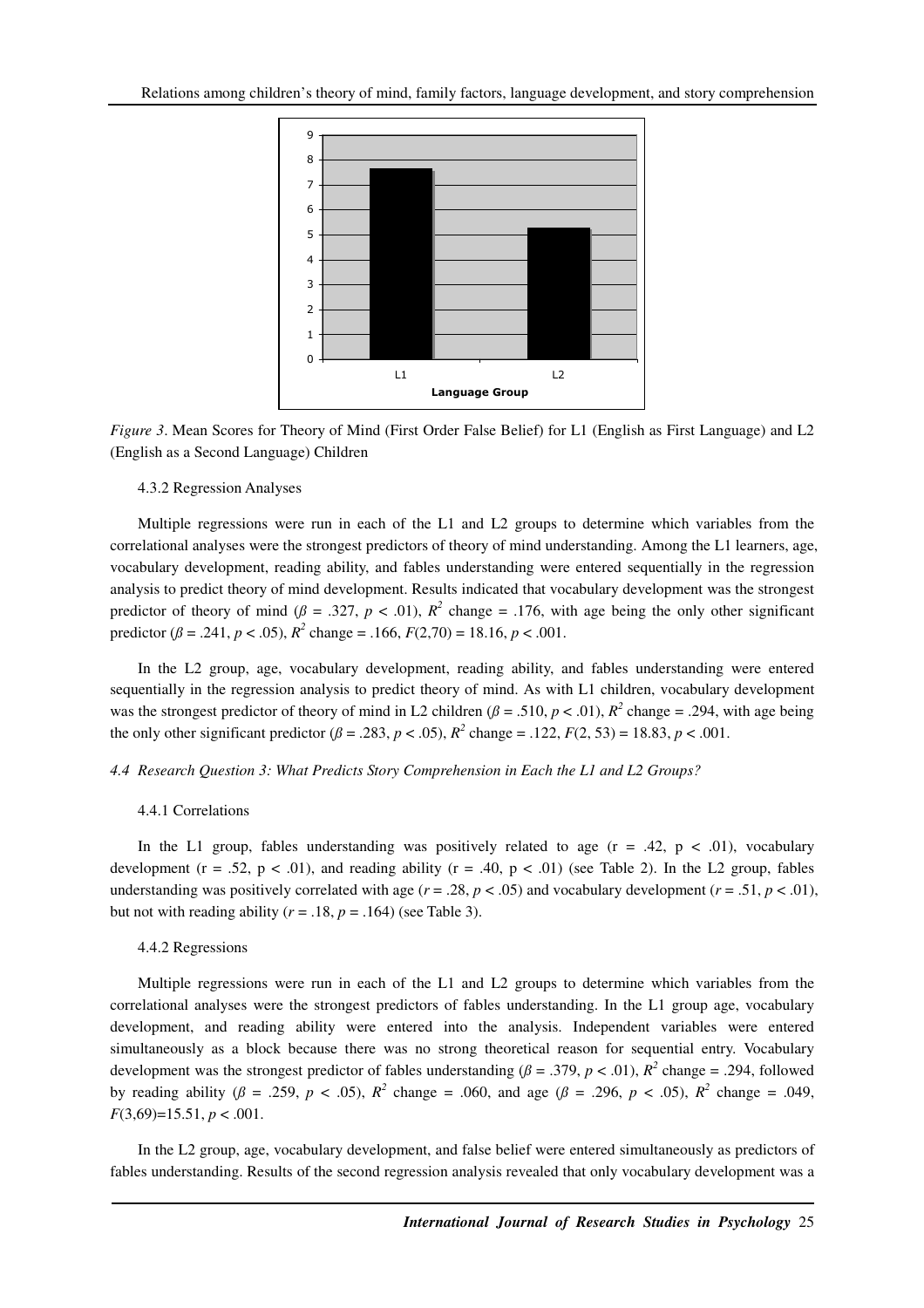significant predictor of fables understanding in the L2 group ( $\beta$  = .499,  $p$  < .001),  $R^2$  = .249,  $F(1, 57)$  = 18.90, *p*< .001.

#### **Table 3**

*Correlations among Parental Education (SES), Children's Age, Language Ability, Reading Ability, False Belief,* 

|          | Items                       |         |        |         |         |         |  |
|----------|-----------------------------|---------|--------|---------|---------|---------|--|
|          | Age                         |         |        |         |         |         |  |
|          | <b>SES</b>                  | $-.21$  |        |         |         |         |  |
|          | Language Ability            | .13     | $-.01$ |         |         |         |  |
| 4        | Reading Ability             | .07     | .06    | $.56**$ |         |         |  |
|          | Theory of Mind              | $.37**$ | $-.05$ | $.57**$ | $.33**$ |         |  |
| $\sigma$ | <b>Fables Understanding</b> | $.28*$  | $-.03$ | $.51**$ | .18     | $.35**$ |  |

*and Fables Understanding In L2 Children* 

*Note*. \*\**p* < 0.01 \**p* < 0.05

#### **5. Discussion and Conclusions**

This study set out to examine the relations among family factors, vocabulary, reading skills, theory of mind development, and story comprehension in L1 and L2 learners. These variables were examined in a group of preschoolers who are acquiring English as a second language while being schooled in English. It was found that L1 and L2 children's vocabulary development was equally influenced by sibling status. However, only in the L1 group were children's vocabulary and reading skills related to parental education. General vocabulary more than any other factor predicted how well L1 and L2 learners did on theory of mind and fables comprehension tasks. Children's reading skills contributed to fables understanding only for L1 but not for L2 children. The results of this study provide support for to the need for educators to consider the differential needs of first and second language learners.

First, this study examined the effects of family factors (parental education and sibling status) and L2 status on children's cognitive abilities. In particular, the researchers explored whether SES (parental education) was related to children's vocabulary development, reading ability, theory of mind, and fables understanding in each of the L1 and L2 groups. Only L1 children's vocabulary and reading skills were related to parents' education. L1 children's theory of mind development or fables understanding was not related to SES. In other words, higher levels of parental education were associated with better developed language and reading skills in L1 children. This relationship, however, was not observed for L2 children. In the L2 group, parental education was not associated with language ability, reading ability, theory of mind or fables understanding.

Cutting and Dunn (1999) also found that SES (maternal education and maternal and paternal occupations) was highly correlated with children's language abilities. Likewise, the finding that L1 children's reading skills were related to parental education is consistent with previous research (Petrill et al., 2006) indicating that family context is important to reading, especially when examining phonological awareness and print knowledge in young children. However, Cutting and Dunn (1999) found an additional association with SES (maternal education and maternal and paternal occupations). Specifically, they found that SES was correlated with children's false belief understanding. Our study found that differences in children's false belief task performance were not explained by differences in the level of parental education in either L1 or L2 children. The relationship between SES and children's theory of mind in L1 children remains unclear and requires further investigation.

If no differences were found in SES between L1 and L2 groups, why were L2 children's language and reading abilities not associated with their parents' education as with L1 learners? Previous cross-cultural studies (e.g., Wahi et al., 1994) have suggested that family background affects theory of mind development. Again, the researchers did not find a link between L2 children's theory of mind and parental education. One reason for the lack of association between these variables might be that the measures in our study were all administered in English. Perhaps if the measures had been delivered in the child's native language, a relationship between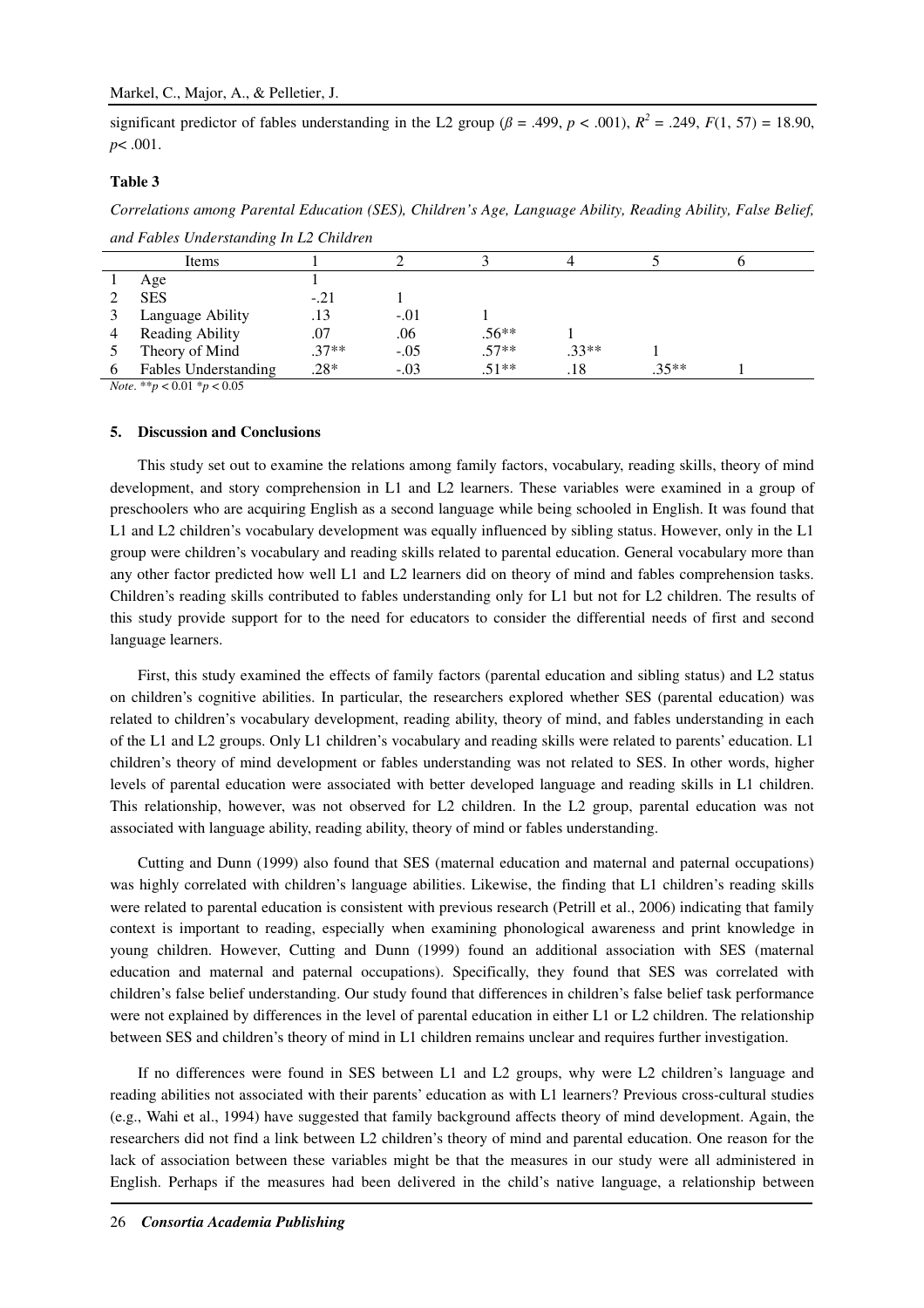parental education and children's cognitive abilities may have emerged. Because L2 children speak a language other than English at home, their experiences in the family environment, such as speaking and reading with their parents, occur in a non-English context. It is possible that L2 children's cognitive abilities are more readily detected with non-English language measures. This may explain why L2 children scored significantly lower than L1 children on vocabulary performance, false belief understanding, and fables comprehension. It would be interesting for future studies to test children in their native language to explore whether children's cognitive abilities are associated with parental education.

Previous research has illustrated that sibling relationships influence children's cognitive abilities. The current study provides partial support for these findings in L1 and L2 learners. Consistent with previous findings (Prusky & Pelletier, 2009), it was found that oldest and youngest L1 and L2 children performed differently on the vocabulary task. Youngest children (with older siblings) outperformed older children (with younger siblings). This suggests that having older siblings may facilitate vocabulary development. Perhaps oldest children were not performing as well because many of the younger siblings were infants. Therefore, this study did not support a first born advantage. Our finding that siblings do not differ in terms of their reading skills is consistent with previous work (Prusky & Pelletier, 2009), which also found that later born children may benefit the most because they get the extra language training from adults and older siblings. However, our results are at odds with previous research in that all children had similar theory of mind performance.

Cutting and Dunn (1999) suggested that it is not simply the number of siblings that a child has, but the quality of the sibling interaction that plays a major role in a child's life. Cutting and Dunn found no association between the number of siblings (older, younger, both) that a child had and his or her theory of mind understanding. By no means does this imply that siblings do not influence young children's social cognition. Indeed, there is plenty of evidence to the contrary (e.g., Cassidy, Fineberg, Brown, & Perkins, 2005; Jenkins & Astington, 1996). Perhaps it would be beneficial to inquire about the quality of sibling relationships. Previous research reminds us that our findings may reflect the diverse nature of our sample and indicates that siblings from different family backgrounds may interact in qualitatively different ways (Cutting & Dunn, 1999; Dunn, Slomkowski, & Beardsall, 1994). As Cassidy and colleagues suggested (2005), it is possible that living with siblings generates specific kinds of conversations that improve theory of mind abilities. For example, pretend play between siblings has been associated with the use of internal state language (Howe, Petrakos, & Rinaldi, 1998; Howe, Rinaldi, Jennings, & Petrakos, 2002; Youngblade & Dunn, 1995). This increased talk about mental states may play an important role in the development of theory of mind.

The second research question of interest involved determining whether language ability was the strongest predictor of theory of mind in L1 and L2 children. Consistent with Milligan and colleagues' meta-analysis (2007), our study findings showed a stronger direction of effect from language to false task belief than the reverse. In accordance with previous findings with Kindergarten-Grade 2 L2 children, for both groups of children, vocabulary was found to be the strongest predictor of false belief task performance with age being the only other significant predictor (Pelletier, 2006). That is, L2 children who performed better on a vocabulary test had higher theory of mind understanding. Thus, general language plays an equally vital role in the development of false belief understanding, and thus in the development of theory of mind in L1 children and children who are learning English as a second language. Similarly, consistent with previous research (e.g., Liu et al., 2008), our results showed that age plays an important role in the development of theory of mind. These findings are informative in that they replicate previous findings (Pelletier, 2006) making the link between language and theory of mind development in L2 learners more robust. It would be interesting for future longitudinal design research to examine whether children's theory of mind development undergoes a synchronous timing for its onset across cultures.

Whereas previous research has uncovered many of the factors related to story comprehension in L1 children (e.g., Nagy et al., 1993; Reese et al., 2000), the third research question in our study focused on variables related to story comprehension in children learning English as a second language. Moreover, the current study also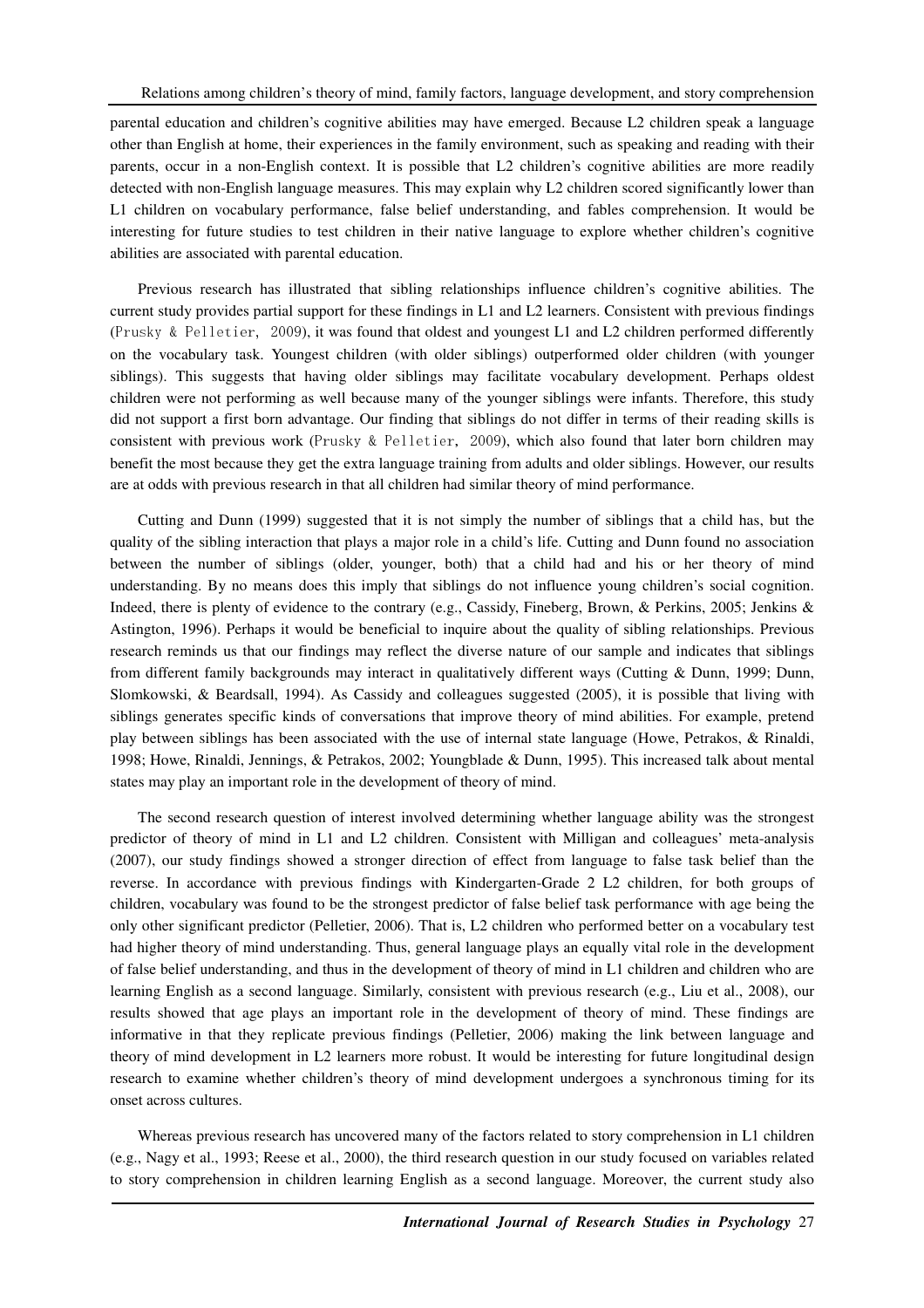#### Markel, C., Major, A., & Pelletier, J.

examined the role of metacognitive factors, including theory of mind, in L2 children's story comprehension. Not surprisingly, in both the L1 and L2 groups, our measure of vocabulary captured the largest amount of variance in story comprehension. Clearly, if one does not know the meaning of individual words, then one will have difficulty understanding larger strings of text read orally. Indeed, these findings are consistent with previous research that has demonstrated that vocabulary development is one of the strongest predictors of story comprehension in both L1 and L2 learners (Braze et al., 2005; Proctor et al., 2005).

Our finding that theory of mind understanding was not a significant predictor of story comprehension in either the L1 or L2 groups is at odds with the views suggested by other investigators (e.g., Peskin & Astington 2004; Gernsbacher et al., 1998) that readers require high levels of metacognitive understanding to make inferences about a story character's emotional states and intentions. Our findings are somewhat surprising given that our story comprehension task appeared to require metacognitive abilities such as the understanding of deception (e.g., is someone playing a trick? Who?), and higher-level comprehension/evaluation (e.g., what is the moral/lesson of the story?). However, our results are in line with a previous study (Pelletier, 2006) in which the role of theory of mind, metacognitive language, reading skills, and vocabulary development in fables understanding was examined in L1 and L2 children. As with our findings, results from the previous study revealed that vocabulary was the only significant predictor of story comprehension in both L1 and L2 learners. The mixed results regarding the relative contribution of theory of mind to story comprehension remains unclear in the L2 population and requires further investigation.

Unlike Pelletier's study (2006) in which vocabulary development was the only significant predictor of fables understanding in both L1 and L2 children, in our study, reading ability and age were also significant predictors of story comprehension in the L1 group. However, this was not the case for L2 children. One plausible explanation as to why age predicts theory of mind in L1 children but not L2 children may be that for children who have English as a second language, age may not be what predicts theory of mind, but rather the amount of exposure to the English language. The researchers found that children's reading skills contributed to fables understanding only for L1 but not for L2 children.

#### *5.1 Limitations*

Several limitations of this study should be considered. First, our demographic questionnaire was limited. In terms of languages spoken at home the researchers had the category "European language", which was too general. It would be interesting to obtain a more detailed understanding of the diverse languages spoken by these children. Similarly, the researchers employed general measures of family background. Future research could examine the specific mechanisms by which individual differences in factors such as parental education affects young children's understanding of false belief tasks. For example, do different parenting styles (e.g., authoritarian versus authoritative) influence young children's cognitive abilities? Do activities that parents and children get involved in play a major role?

In terms of our measures, the TERA-2 provides one total standard score to represent children's overall reading ability (Hammer et al., 2003; Reid & Hresko, 1980; Sacks & Mergendoller, 1997). If this study were to be replicated it would be interesting to use the more recent version of the TERA (the TERA-3), which would allow an examination of whether group differences exist in children's performance on one or two (but not all) the subtests. As Harper and Pelletier (2008) noted, using a total score of children's early reading ability may be problematic, as group differences may not be visible when scores are collapsed. In the present study, results showed that L1 children had significantly higher scores than L2 children on the TERA-2. A combination of the TERA-3 and a more detailed report of language groups would have enabled a more in-depth exploration of group differences.

It is clear that considerable research in this area is needed in order to disentangle the complex relationships among L1 and L2 children's cognitive development and family factors. It will be of particular importance to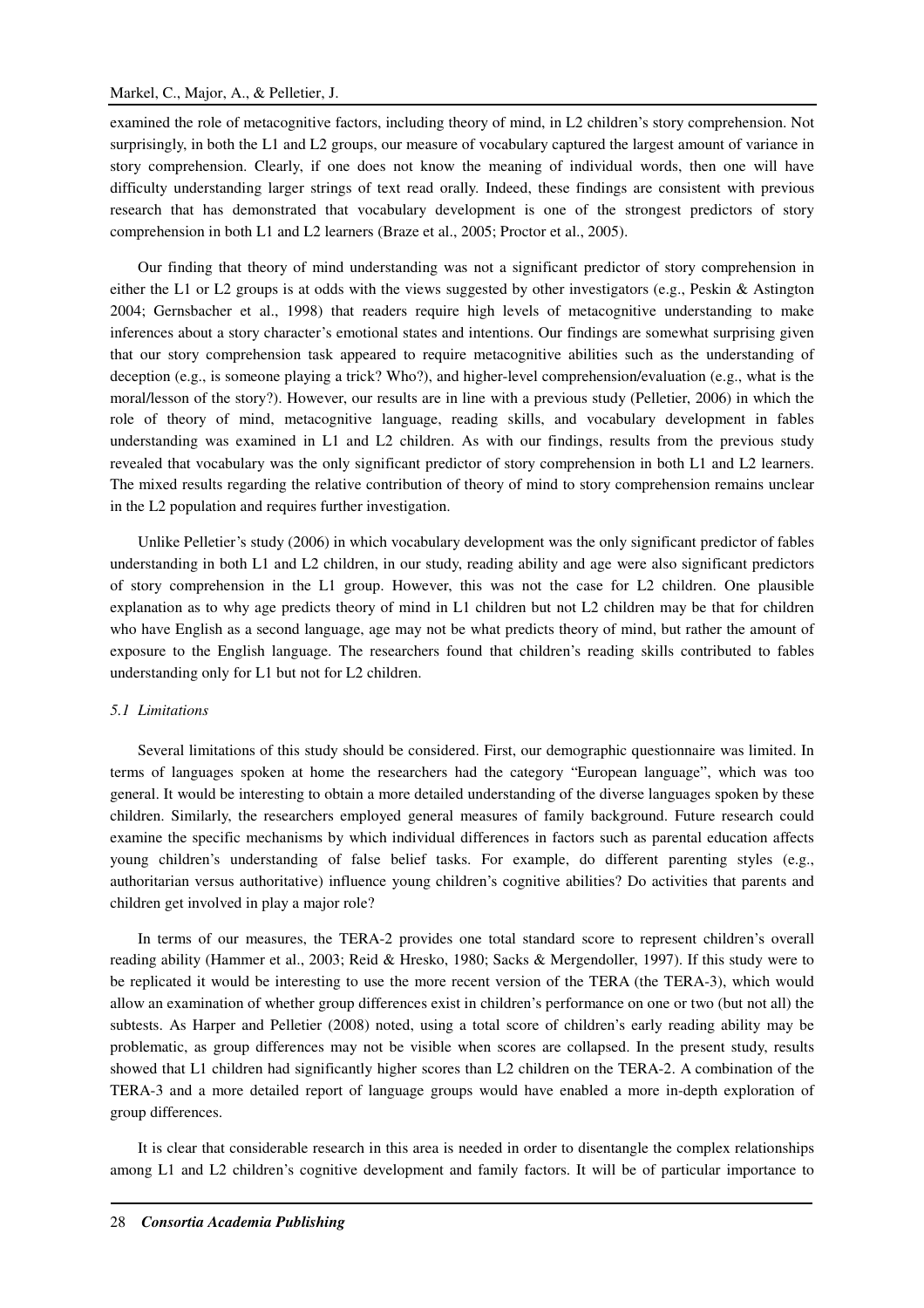clarify the link between L1 and L2 children's SES (measured by either parental education or parental occupation) and children's theory of mind, vocabulary, and reading development. Future studies examining familial differences in parent-driven, shared environmental influences, such as parental verbal skills and book sharing might provide important information in regards to children's outcomes that can better inform parents and teachers in fostering an active learning environment.

### **6. References:**

Astington, J. W. (1993). *The child's discovery of the mind*. Cambridge, MA: Harvard University Press.

- Astington, J. W., & Baird, J. A. (2005). Introduction: Why language matters. In J. W. Astington & J. Baird (Eds.), *Why language matters for theory of mind* (pp. 3-25). New York: Oxford University Press. <http://dx.doi.org/10.1093/acprof:oso/9780195159912.001.0001>
- Astington, J. W., & Jenkins, J. (1999). A longitudinal study of the relation between language and theory of mind development. *Developmental Psychology, 35*, 1311-1320. <http://dx.doi.org/10.1037/0012-1649.35.5.1311>
- Bartsch, K., & Wellman, H. M. (1995). *Children talk about the mind.* New York, N.Y., US: Oxford University Press.
- Bialystok, E. (1988). Levels of bilingualism and levels of linguistic awareness. *Developmental Psychology, 23*(4), 56-567.
- Braze, D., Tabor, W., Shankweiler, D. P., & Mencl, W. E. (2007). Speaking up for vocabulary: Reading skill differences in young adults. *Journal of Learning Disabilities, 40,* 226–243. <http://dx.doi.org/10.1177/00222194070400030401>
- Byrne, B., Delaland, C., Fielding-Barnsley, R., Quain, P., Samuelsson, S., Hoien, T., et al. (2002). Longitudinal twin study of early reading development in three countries: Preliminary results. *Annals of Dyslexia, 52*, 49-74. <http://dx.doi.org/10.1007/s11881-002-0006-9>
- Callaghan, T., Rochat, P., Lillard, A., Claux, M. L., Odden, H., Itakura, S., et al. (2005). Synchrony in the onset of mental-state reasoning: Evidence from five cultures. *Psychological Science, 16,* 378 –384. <http://dx.doi.org/10.1111/j.0956-7976.2005.01544.x>
- Carlisle, J. F., Beeman, M., Davis, L. H., & Spharim, G. (1999). Relationship of metalinguistic capabilities and reading achievement for children who are becoming bilingual. *Applied Psycholinguistics, 20*(4)*,*  459–478. <http://dx.doi.org/10.1017/S0142716499004014>
- Cassidy, K. W., Fineberg, D. S., Brown, K., & Perkins, A. (2005). Theory of mind may be contagious, but you don't catch it from your twin. *Child Development, 76*(1), 97-106. <http://dx.doi.org/10.1111/j.1467-8624.2005.00832.x>
- Chall, J. S. (1996). *Stages of reading development*. Fort Worth, TX: Harcourt Brace.
- Clark, P., & Kragler, S. (2005). The impact of including writing materials in early childhood classrooms on the early literacy development of children from low-income families. *Early Child Development and Care*, *175*(4), 285-301. <http://dx.doi.org/10.1080/0300443042000266295>
- Cutting, A. L., & Dunn, J. (1999). Theory of mind, emotion understanding, language, and family background: Individual differences and interrelations. *Child Development, 70*(4), 853–865. <http://dx.doi.org/10.1111/1467-8624.00061>
- Dunn, J., & Kendrick, C. (1982). The speech of two- and three-year-olds to infant siblings: "Baby talk" and the context of communication. *Journal of Child Language, 9*, 579-595.
- Dunn, J., Slomkowski, C., & Beardsall, L. (1994). Sibling relationships from the preschool period through middle childhood and early adolescence. *Developmental Psychology, 30,* 315–324. <http://dx.doi.org/10.1037/0012-1649.30.3.315>
- Dunn, L. M., & Dunn, J. (1981). *Peabody picture vocabulary test revised.* Circle Pines: American Guidance Service.
- Featherman, D. L., Spenner, K. I., & Tsunematsu, N. (1988). Class and the socialization of children: Constancy, change, or irrelevance? In E. M. Hetherington, R. M. Lerner, & M. Perlmutter (Eds.), *Child*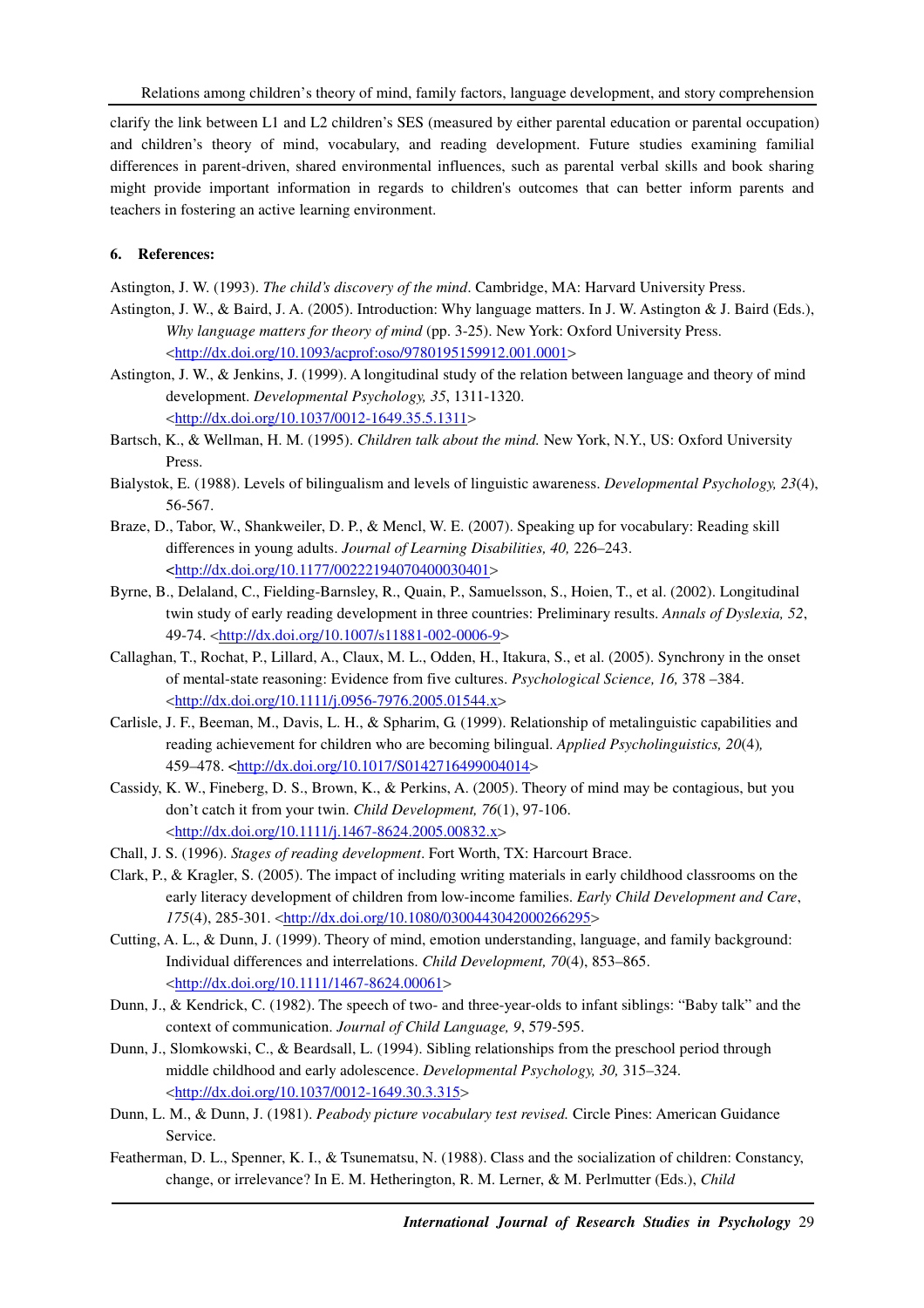*development in life-span perspective* (pp. 67-90). Hillsdale, NJ, England: Lawrence Erlbaum Associates, Inc.

- Fitzgerald, J. (1995). English-as-a-second-language learners' cognitive reading processes: A review of research in the United States. *Review of Educational Research, 65*(2), 145-190.
- Flavell, J. H., Flavell, E. R., & Green, F. L. (1983). Development of the appearance-reality distinction. *Cognitive Psychology, 15*, 95-120. <http://dx.doi.org/10.1016/0010-0285(83)90005-1>
- Gernsbacher, M. A., Hallada, B. M., & Robertson, R. R. W. (1998). How automatically do readers infer fictional characters' emotional states? *Scientific Studies of Reading, 2*(3), 271-300. <http://dx.doi.org/10.1207/s1532799xssr0203\_5>
- Goetz, P. (2003). The effects of bilingualism on theory of mind development. *Bilingualism: Language and Cognition, 6*(1), 1-15. <http://dx.doi.org/10.1017/S1366728903001007>
- Gopkin, A., & Astington, J. W. (1988). Children's understanding of representation change and its relation to the understanding of false belief and the appearance-reality distinction. *Child Development, 59*, 26-37. <http://dx.doi.org/10.2307/1130386>
- Gottardo, A., & Mueller, J. (2009). Are first- and second-language factors related in predicting second-language reading comprehension? A study of Spanish-speaking children acquiring English as a second language from first to second grade. *Journal of Educational Psychology, 101*(2), 330-344. <http://dx.doi.org/10.1037/a0014320>
- Gough, P. B., & Tunmer, W. E. (1986). Decoding, reading, and reading disability. *Remedial and Special Education, 7, 6*–10. <*http://dx.doi.org/10.1177/074193258600700104>*
- Hammer, C. S., Miccio, A. W., & Wagstaff, D. A. (2003). Home literacy experiences and their relationship to bilingual preschoolers' developing English literacy abilities: An initial investigation. *Language, Speech and Hearing Services in Schools, 34*(1), 20-30. <http://dx.doi.org/10.1044/0161-1461(2003/003)>
- Happe, F. G. E. (1994). An advanced test of theory of mind: Understanding of story characters' thoughts and feelings by able autistic, mentally handicapped, and normal children and adults. *Journal of Autism & Developmental Disorders, 24,* 129-154. <http://dx.doi.org/10.1007/BF02172093>
- Harper, S. N., & Pelletier, J. (2008). Gender and language issues in assessing early literacy: Group differences in children's performance on the test of early reading ability. *Journal of Psychoeducational Assessment, 26*(2), 185-194. <http://dx.doi.org/10.1177/0734282908314105>
- Hoover, W. A., & Gough, P. B (1990). The simple view of reading. *Reading and Writing: An Interdisciplinary*  Journal, 2, 127-160. <**http://dx.doi.org/10.1007/BF00401799>**
- Howe, N., Petrakos, H., & Rinaldi, C. M. (1998). ''All the sheeps are dead. He murdered them'': Sibling pretense, negotiation, internal state language, and relationship quality. *Child Development, 69*, 182-191.
- Howe, N., Rinaldi, C. M., Jennings, M., & Petrakos, H. (2002). ''No! The lambs can stay out because they got cozies'': Constructive and destructive sibling conflict, and pretend play. *Child Development, 73*, 1460-1473. <http://dx.doi.org/10.1111/1467-8624.00483>
- Hughes, C., & Cutting, A. L. (1999). Nature, nurture, and individual differences in early understanding of mind. *Psychological Science, 10*, 429-432. <http://dx.doi.org/10.1111/1467-9280.00181>
- Jenkins, J. M., & Astington, J. W. (1996). Cognitive factors and family structure associated with theory of mind development in young children. *Developmental Psychology, 32*, 70-78. <http://dx.doi.org/10.1037/0012-1649.32.1.70>
- Kuby, P., & Aldridge, J. (1997). Direct versus indirect environmental print instruction and early reading ability in kindergarten children. *Reading Psychology, 18*(2), 91-104. <http://dx.doi.org/10.1080/0270271970180201>
- Lee, E. C. & Rescorla, L. (2008). The use of psychological state words by late talkers at ages 3, 4, and 5 years. *Applied Psycholinguistics, 29*(1), 21-39. <http://dx.doi.org/10.1017/S0142716408080028>
- Lesaux, N. K., & Siegel, L. S. (2003). The development of reading in children who speak English as a second language. *Developmental Psychology, 39,* 1005–1019. <http://dx.doi.org/10.1037/0012-1649.39.6.1005>
- Lewis, C., Freeman, N. H., Kyriakidou, C., Maridaki-Kassotaki, K., & Berridge, D. M. (1996). Social influences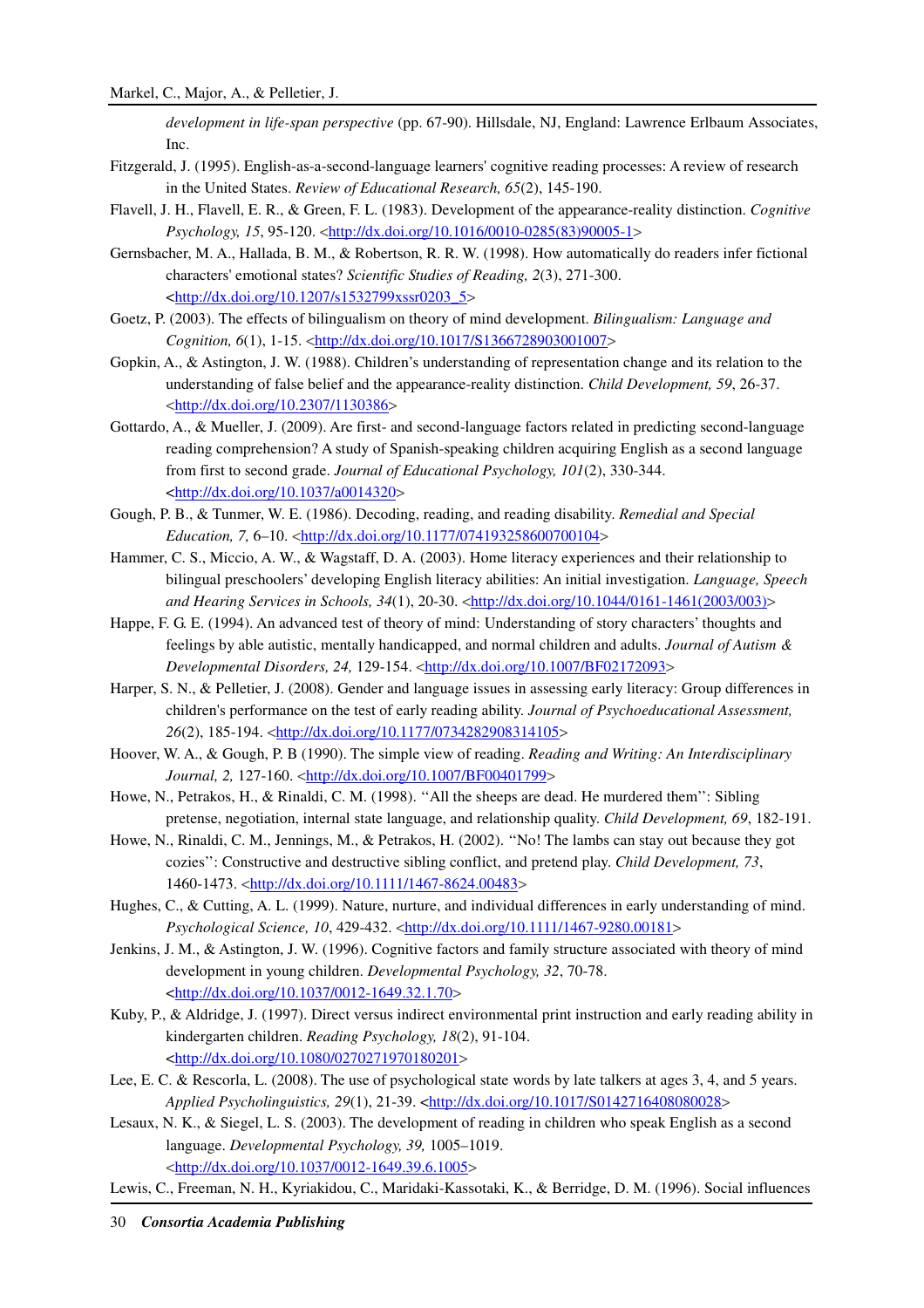on false belief access: Specific sibling influences or general apprenticeship? *Child Development, 67*, 2930 -2947. <http://dx.doi.org/10.2307/1131760>

- Liu, D., Wellman, H. M., Tardif, T., & Sabbagh, M. A. (2008). Theory of mind development in Chinese children: A meta-analysis of false belief understanding across cultures and languages. *Developmental Psychology, 44*(2), 523-531. <http://dx.doi.org/10.1037/0012-1649.44.2.523>
- Lohmann, H., & Tomasello, M. (2003). The role of language in the development of false belief understanding: a training study. *Child Development, 74*, 1130–44. <http://dx.doi.org/10.1111/1467-8624.00597>
- Lynch, J. (2004). Sharing storybooks: A study with families from diverse cultural backgrounds. In J. Dugan, P. Linder, M. Sampson, B. Brancato, & L. Elish-Piper (Eds.), *The college reading association yearbook* (pp: 51-66). Texas: The College Reading Association.
- Marcotte, A. M., & Hintze, J. M. (2009). Incremental and predictive utility of formative assessment methods of reading comprehension. *Journal of School Psychology, 47*(5), 315-335. <http://dx.doi.org/10.1016/j.jsp.2009.04.003>
- Milligan, K., Astington, J. W., & Dack, L. A. (2007). Language and theory of mind: Meta-analysis of the relation between language ability and false belief understanding. *Child Development, 78*(2), 622-646. <http://dx.doi.org/10.1111/j.1467-8624.2007.01018.x>
- Mitchell, P. (1997). *Acquiring a conception of mind: A review of psychological research and theory*. Hove, UK: Psychology Press.
- Nagy, W. E., Garcia, G. E., Durgunoglu, A. Y., & Hancin-Bhatt, B. (1993). Spanish-English bilingual students' use of cognates in English reading. *Journal of Reading Behavior, 25,* 241–259.
- Pelletier, J. (2006). Relations among theory of mind, metacognitive language, reading skills and story comprehension in L1 and L2 learners. In Antonietti, A., Sempio-Liverta, O., & Marchetti, A. (Eds.). *Theory of mind and language in developmental contexts* (pp. 77-92). New York, NY, US: Springer Science. <http://dx.doi.org/10.1007/0-387-24997-4\_4>
- Pelletier, J., & Astington, J. W. (2004). Action, consciousness and theory of mind: Children's ability to coordinate story characters' actions and thoughts. *Early Education and Development, 15*(1), 5-22. <http://dx.doi.org/10.1207/s15566935eed1501\_1>
- Perner, J., & Wimmer, H. (1985). ''John thinks that Mary thinks that y'': Attribution of second-order beliefs by 5- to 10-year-old children. *Journal of Experimental Child Psychology, 39,* 437-471. <http://dx.doi.org/10.1016/0022-0965(85)90051-7>
- Perner, J., Leekam, S. R., & Wimmer, H. (1987). Three-year-olds' difficulty with false belief: The case for a conceptual deficit. *British Journal of Developmental Psychology, 5,* 125-137. <http://dx.doi.org/10.1111/j.2044-835X.1987.tb01048.x>
- Perner, J., Ruffman, T., & Leekam, S. (1994). Theory of mind is contagious: You catch it from your sibs. *Child Development, 65, 1228-1238.* <http://dx.doi.org/10.2307/1131316>
- Peskin, J., & Astington, J. W. (2004). The effects of adding metacognitive language to story texts. *Cognitive Development, 19*(2), 253-273. <http://dx.doi.org/10.1016/j.cogdev.2004.01.003>
- Peterson, C. C. (2000). Kindred spirits: Influence of siblings' perspectives on theory of mind. *Cognitive Development, 15*, 435 – 455. <http://dx.doi.org/10.1016/S0885-2014(01)00040-5>
- Petrill, S. A., Deater-Deckard, K., Schatschneider, C., & Davis, C. (2005). Measured environmental influences on early reading: Evidence from an adoption study. *Scientific Studies of Reading 9*(3), 237-260. <http://dx.doi.org/10.1207/s1532799xssr0903\_4>
- Petrill, S. A., Deater-Deckard, K., Thompson, L. A, DeThorne, L. S., & Schatschneider, C. (2006). Reading Skills in Early Readers: Genetic and Shared Environmental Influences. *Journal of Learning Disabilities, 39*(1), 48-55. <http://dx.doi.org/10.1177/00222194060390010501>
- Proctor, C. P., Carlo, M., August, D., & Snow, C. (2005). Native Spanish speaking children reading in English: Toward a model of comprehension. *Journal of Educational Psychology, 97,* 246–256. <http://dx.doi.org/10.1037/0022-0663.97.2.246>
- Prusky, C., & Pelletier, J. (2009). *The relationship between sibling status, language development, theory of mind, and early reading in preschoolers*. Poster presented at the Canadian Psychological Association